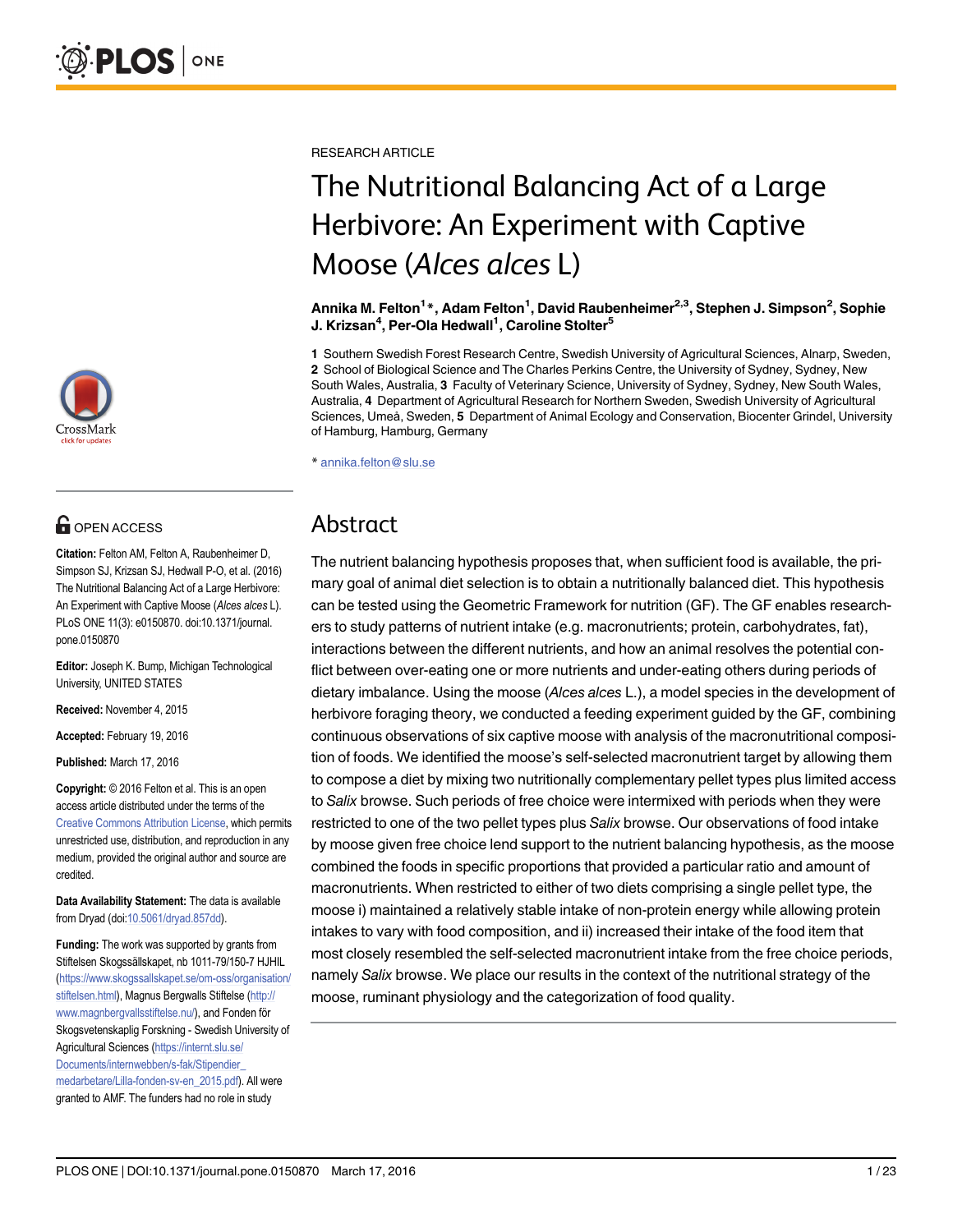design, data collection and analysis, decision to publish, or preparation of the manuscript.

ONE

<span id="page-1-0"></span>**PLOS I** 

Competing Interests: The authors have declared that no competing interests exist.

## Introduction

Animals belonging to a variety of taxonomic groups, from slime moulds to gorillas, are now known to select the foods they eat to achieve a particular target nutrient balance  $[1-6]$  $[1-6]$  $[1-6]$  $[1-6]$ . They achieve this target balance by consuming a variety of foods and nutrients in specific relative quantities, and by compensatory feeding whenever this balance is not adequately approximated. By identifying an animal's target balance, and the means by which it is achieved and defended, we can better predict foraging behavior  $[7]$  $[7]$ , and thus improve the management of both wild and captive animal populations.

The moose (Alces alces L.) is an ungulate herbivore which ranges throughout the temperate and boreal forestlands of the northern hemisphere. Moose are classified as browsers, as defined by their distinct gut morphology  $[8, 9]$  $[8, 9]$  $[8, 9]$  $[8, 9]$ . From early spring they carefully select leaves and forbs that are relatively easy to digest  $[10, 11]$  $[10, 11]$  $[10, 11]$  $[10, 11]$  $[10, 11]$ , and then shift during the winter to a diet of twigs, needles and bark with lower nutrient content and digestibility [[10](#page-18-0), [12](#page-19-0)]. Both wild and captive moose prepare for this seasonal shift by reducing their metabolism and food intake during the fall, with associated adjustments to their rumen physiology  $[8, 13, 14]$  $[8, 13, 14]$  $[8, 13, 14]$  $[8, 13, 14]$  $[8, 13, 14]$  $[8, 13, 14]$ . A variety of nutritional influences on the diet choice of moose and other large herbivores have been suggested, ranging from the role of minerals  $[15]$  $[15]$ , to plant secondary metabolites  $[16, 17]$  $[16, 17]$  $[16, 17]$  $[16, 17]$  $[16, 17]$  and macronutrients. For example, free-ranging moose, whose feeding time and energy expenditure are highly influenced by the environment, are suggested to select foods in a way that maximises their daily energy intake  $[18, 19]$  $[18, 19]$  $[18, 19]$ . The use of energy maximization as an assumption within optimal foraging models has been widely adopted, and has resulted in reasonably accurate predictions of foraging decisions by several ungulate species (e.g., [[20](#page-19-0)–[23,](#page-19-0) [24\]](#page-19-0)).

Digestible energy is often the basis for such studies, and its use as a nutritional currency has produced a wealth of knowledge about herbivore foraging. However, counter-balancing the benefits of simplicity, this currency has the potential to hide underlying patterns attributable to the sources of calories in the diet. Although the main sources of energy for ruminant herbivores are digestible carbohydrates, including fermentable fibre  $[25]$  $[25]$ , energy is also a property of the other macronutrients, both lipids and proteins. Therefore, when total digestible energy is used as a single currency, the functional roles and relative importance of the different macronutrients are left unresolved [[26](#page-19-0), [27](#page-19-0)]. Effective tools for modelling animal food selection in terms of these multiple currencies have only been developed relatively recently. The Geometric Framework for nutrition (GF) is one such tool  $[28]$  $[28]$  $[28]$ . The GF is an analytical framework that unifies several nutritional measures using simple geometric models to compare observed and predicted patterns of nutrient intake. It allows the researcher to study interactions between the different nutrients, and how the animal resolves the potential conflict between over-eating one or more macronutrients and under-eating others during periods of dietary imbalance (their "rule of compromise", [[28](#page-19-0)]). The GF is therefore well suited to testing the nutrient balancing hypothesis, which proposes that, when sufficient food is available, animal diet selection subserves the primary goal of obtaining a nutritionally balanced diet [\[28,](#page-19-0) [29\]](#page-19-0). The use of the GF in tests of the nutrient balancing hypothesis has provided unexpected insights for a variety of taxa, including herbivores, omnivores and predators [\[28\]](#page-19-0), but has hitherto not been applied to the moose or any other ruminant.

Here we report a study that uses this approach to identify the nutritional factors that determine moose food choice during wintertime, in a situation without long-term deficiencies or limitations on foraging time. Even individuals that are not nutritionally deficient or time limited must choose what to eat and how much, and their choices are likely governed by the same evolved regulatory mechanisms (physiological feed backs) as their wild conspecifics [\[28,](#page-19-0) [30,](#page-19-0) [31\]](#page-19-0). In this study we manipulate the macronutrient composition of the diets of captive moose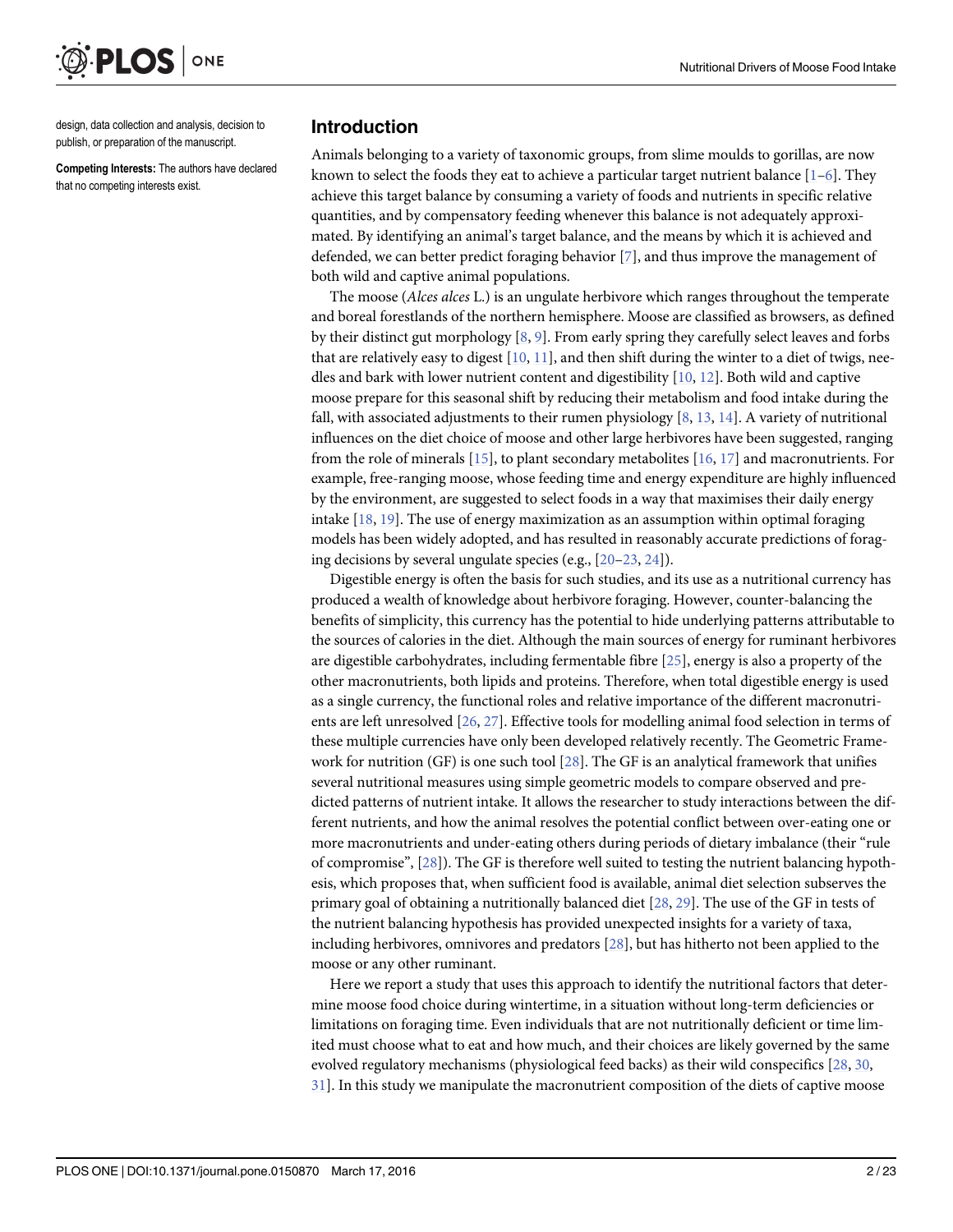<span id="page-2-0"></span>in order to test the nutrient balancing hypothesis: do the moose regulate their food intake towards a particular balance or do they instead try to maximize the intake rate of any single nutritional constituent  $(Fig_1)$ ? The second aim was to measure the browsing response of moose when diets are imbalanced, to see if compensatory feeding takes place. The focus of our data interpretation is not on the absolute intakes by the moose, as these will likely differ between captive and wild settings. Instead we focus on the underlying patterns, because by identifying them, we are in a better position to understand the frames within which foraging choices of wild moose are made.

In the difficult trade-off between sample size, level of detail in observations and the associated financial costs, we decided to obtain high resolution data from a few individuals, similar to Belovsky's pioneering work on moose foraging strategy [[18](#page-19-0), [19](#page-19-0)]. Unlike Belovsky, however, we followed recent studies [\[5](#page-18-0), [33](#page-19-0)–[35\]](#page-19-0) in using continuous observations of focal subjects rather than assembling different model parameters from different groups of animals; for example, measuring intake rates in some and food choice in others. We provided the moose with unlimited amounts of foods that varied in their macronutrient content, while controlling for other factors that are known to influence their food choice in the wild, such as food plant density and distribution [[36](#page-20-0)–[39\]](#page-20-0), mineral content [[15](#page-19-0)], plant secondary metabolites [[16](#page-19-0), [17](#page-19-0)], and factors regulating bite size [[22](#page-19-0), [40](#page-20-0), [41](#page-20-0)].

Using this approach, we predicted that moose that are allowed to mix their intake from two types of pellets varying widely in the ratios of protein to non-protein energy (non-protein macronutrients include carbohydrates and lipids; while lipids were held constant, carbohydrate content varied between pellet types), should choose the food with most non-protein energy if their aim is to maximize energy intake, as ruminants can most efficiently utilize energy from carbohydrates  $[25]$  $[25]$  $[25]$ . In contrast, the animals would choose the most protein rich food if maximizing protein intake. Alternatively, the moose will combine the foods in specific, non-random proportions if balancing their macronutrient intake, as would be consistent with the nutrient balancing hypothesis [[28](#page-19-0)] ([Fig 1\)](#page-3-0). We also predicted that moose would alter their intake of browse, a minor but accessible food item, when only one of the two pellet types were provided, in an attempt to compensate for any resultant imbalanced nutritional state during these periods. Finally, we predicted that the food intake of the moose during such periods of restriction to a single pellet type would give us a preliminary indication of their "rule of compromise" ([Fig](#page-3-0) [1\)](#page-3-0). The aims of the study were achieved, and we discuss our results in the context of herbivore foraging theory and ruminant physiology.

# Materials and Methods

#### Location, housing and subjects

The study was carried out between the  $8^{th}$  Jan-  $13^{th}$  Feb 2012 at the Skåne Zoo in southern Sweden (55°58'06" N; 13°31'52" E). The climate in this region is temperate with average temperatures during January and February ranging between -3 and  $2^{\circ}C$  [\[42](#page-20-0)]. Seven moose were allocated to two treatment groups (enclosure sizes 3.5 ha and 4 ha, [S1 File\)](#page-18-0). Group 1 consisted of three individuals and group 2 of four individuals ([Table 1\)](#page-4-0). Because the female yearling in group 2 was on several occasions observed to be scared off from food stations by other individuals, we could not assume that her consumption patterns were freely chosen and we thus excluded her data from the analyses. Adult females were both pregnant with twins. At the zoo the moose were normally given some newly harvested branches of broadleaved trees and both special game pellets (Renfor, ca 90% of mass given) and lucern pellets (alfalfa, Medicago sativa, ca 10% of mass given; 5–7 kg pellets in total/individual/24 h). Renfor is a game pellet often used to feed captive moose in Sweden.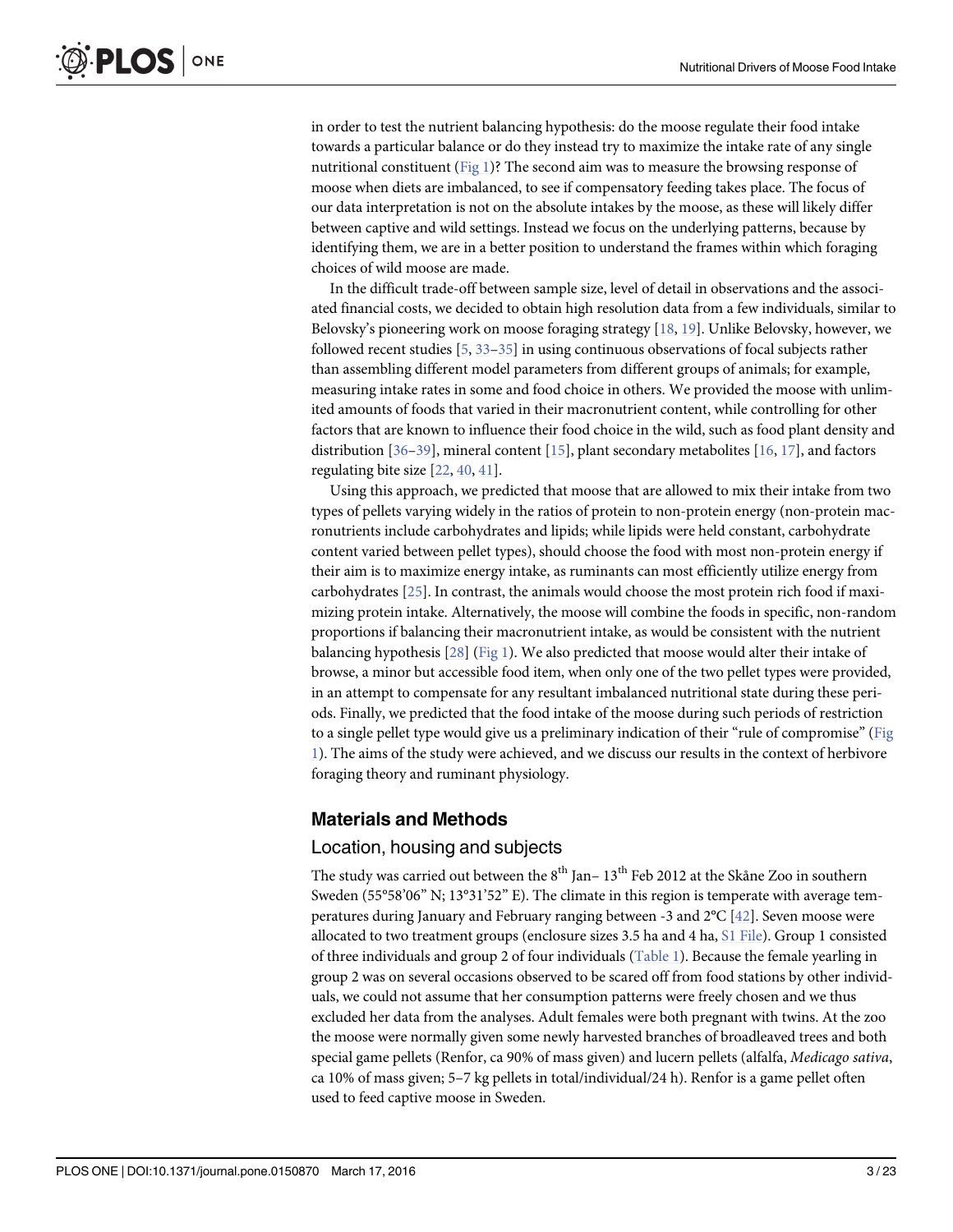<span id="page-3-0"></span>

[Fig 1. L](#page-2-0)ogic of the experimental design under the Geometric Framework for nutrition (GF). The model shows potential outcomes when animals are fed diets containing different ratios of protein versus non-protein macronutrients (non-structural carbohydrates, lipids and fermentable fibers) [\[32](#page-19-0)]. Dashed radials ("food rails") represent the nutritional balance of food items, here exemplifying two contrasting foods that are either relatively high in protein and low in non-protein macronutrients (H) or vice versa (L). When study subjects are given both of these complementary food items ad libitum, they are allowed to reach any point within the macronutrient space between the two food rails. Their intake during such a free-choice situation ("buffet") indicates their preferred target point in macronutrient space (black dot) and provides a baseline for comparison with the rest of the experiment (the location of the target point in this figure is not empirically derived). If the moose' intakes during buffets fall along line H, the strategy of protein maximization is indicated; if their intakes fall along line L it would indicate energy maximization; and if they combine the foods in specific non-random proportions the results would indicate macronutrient balancing (the black dot). Combined results from both buffets and periods when the moose are restricted to only one of the two food types allow us to see how the animals balance over-eating the nutrient in high concentration against undereating the nutrient in low concentration, relative to their target, i.e. their rule of compromise. This pattern could potentially show regulation of total energy (e, grey isoline with slope of -1), or prioritization of protein energy (PE, black dashed vertical line), or prioritization of energy from non-protein macronutrients (NPE, black dotted horizontal line). (For a full description of the GF see [\[26,](#page-19-0) [28\]](#page-19-0)).

doi:10.1371/journal.pone.0150870.g001

#### Ethical considerations

The study was granted an ethical permit by the Swedish Board of Agriculture (permit no. M 247–11). All sampling procedures and experimental manipulations were specifically approved as part of obtaining this permit. The owner of the land, the Skåne Zoo, gave permission to conduct the study on this site.

# Feed used in the experiment

Two types of pellets were specially produced for this experiment (by Lantmännen Lantbruk, Åhus) by modifying the proportions of the ingredients used in Renfor (Table A in  $S1$  File). One of the pellet types had a higher concentration of carbohydrates (providing readily available energy, [\[25](#page-19-0)]) but lower concentration of protein (Low-protein, or L) than Renfor, whereas the other pellet type was relatively rich in protein and relatively poor in carbohydrates (High-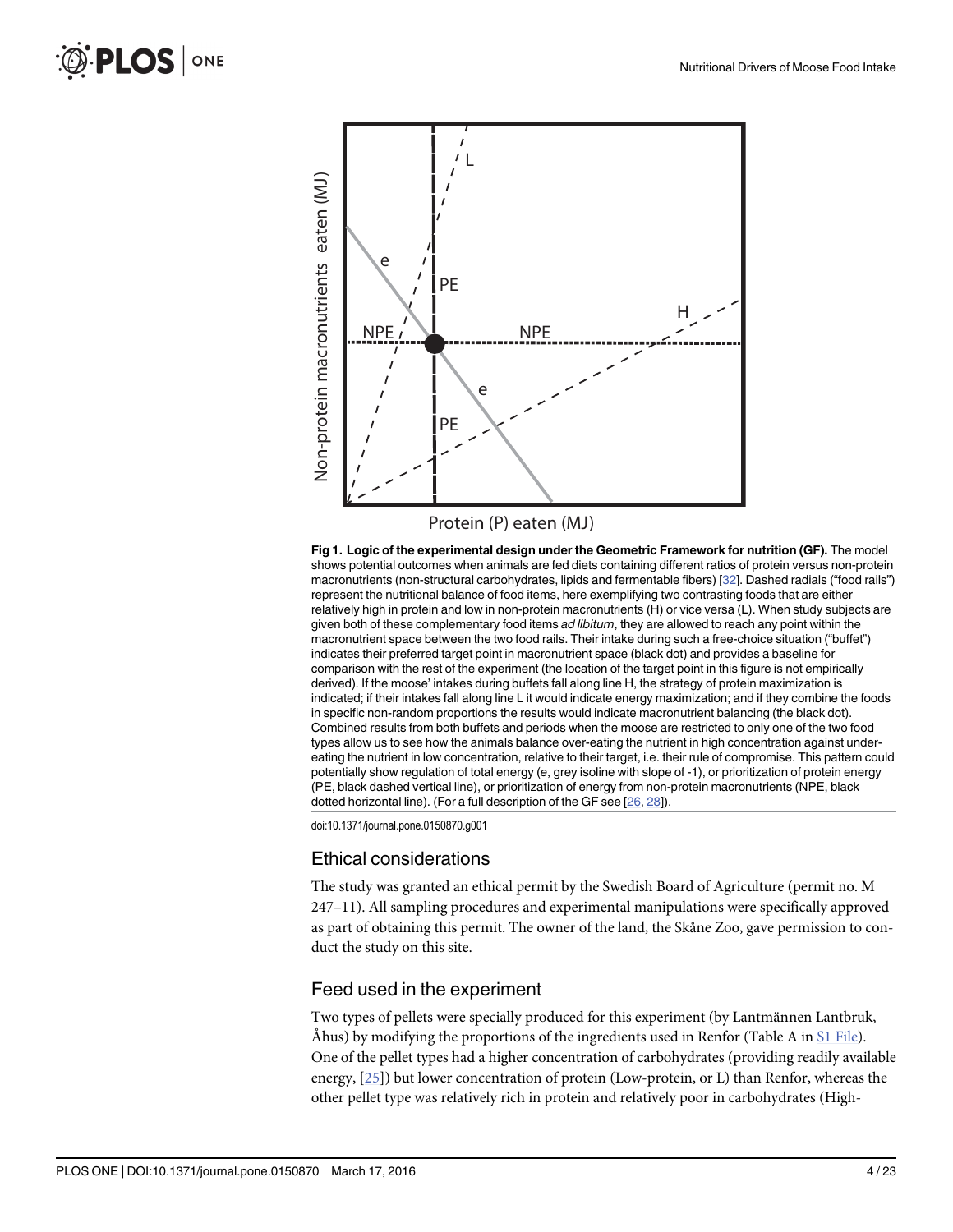<span id="page-4-0"></span>

| Table 1. The age and weight of the individual moose at the Skåne Zoo involved in this study during January and February 2012, and the observed |  |
|------------------------------------------------------------------------------------------------------------------------------------------------|--|
| mean and maximum daily intake of pellets and browse across the whole experiment (variation among days indicated by ±1 SE).                     |  |

| <b>Variables</b>                            | <b>Bull G1</b>  | <b>Bull G2</b>  | Cow G1          | Cow G <sub>2</sub> | Calf G1        | Calf G <sub>2</sub> | Female G2 <sup>b</sup> |
|---------------------------------------------|-----------------|-----------------|-----------------|--------------------|----------------|---------------------|------------------------|
| Age                                         | 4v.8m           | 1 yr, $8m$      | 3y, 8m          | 3y, 8m             | 8 <sub>m</sub> | 8 m                 | 1 y, 8 m               |
| Weight (kg)                                 | 455             | 320             | 360             | 360                | 140            | 140                 | 280                    |
| Date weighed <sup>a</sup>                   | <b>Nov-11</b>   | $Oct-11$        | <b>Nov-11</b>   |                    |                | <b>Nov-11</b>       |                        |
| Mean pellet intake (kg ww/day)              | $8.3 \pm 0.44$  | $7.3 \pm 0.40$  | $7.5 \pm 0.39$  | $7.0 \pm 0.40$     | $4.4 \pm 0.25$ | $5.2 \pm 0.19$      |                        |
| Mean browse intake (g ww/day)               | $164 \pm 19$    | $188 \pm 17$    | $236 \pm 20$    | $172 \pm 14$       | $229 \pm 20$   | $225 \pm 23$        |                        |
| Max food intake (kg ww/day)                 | $13.2 \pm 0.87$ | $11.8 \pm 0.59$ | $11.7 \pm 0.62$ | $12.0 \pm 0.64$    | $7.3 \pm 0.58$ | $7.0 \pm 0.23$      |                        |
| Mean pellet intake (g dm / $W^{0.75}$ /day) | $76 \pm 3.9$    | $90 \pm 3.8$    | $81 \pm 4.3$    | $77 \pm 4.2$       | $97 \pm 5.2$   | $115 \pm 4.4$       |                        |
| Mean browse intake (q dm / $W^{0.75}$ /day) | $0.8 \pm 0.09$  | $1.2 \pm 0.11$  | $1.4 \pm 0.12$  | $1.0 \pm 0.08$     | $2.7 \pm 0.24$ | $2.7 \pm 0.28$      |                        |

G1 and G2 indicate which of the two groups (enclosures) the individuals belonged to.

<sup>a</sup> Dates when four individuals were sedated and weighed. Weights for the other individuals were estimated.

b female yearling not included in analysis due to anomalous behavior.

Bull G2 was a young adult and sexually mature (father of calves carried by Cow G2) and is treated as an adult male in statistical analyses. For definitions of maximum daily food intake, see [Methods](#page-2-0). "Day" equals 24 hours;  $W^{0.75}$  = metabolic body weight (kg); ww = wet weight; dm = dry matter.

doi:10.1371/journal.pone.0150870.t001

protein, or H; [Table 2\)](#page-5-0). Concentrations of lipids, fibre, minerals and vitamins were kept at a similar level in both pellets ([Table 2\)](#page-5-0). We chose concentrations of carbohydrates and protein to create a wide range of possible nutrient blends in nutritional space ( $Fig 1$ ) while not jeopardising the health of the moose (protein concentrations were always within the recommended range for moose, [[43\]](#page-20-0)). To avoid potential problems experienced by ruminants due to abrupt dietary shifts, the pre-procedural care consisted of a slow adjustment (four weeks) from limited food rations to food (their normal pellets) being available ad libitum. This was achieved without any health complications. The reverse was done post-procedure. In addition, ten days before the first buffet (the first week of the actual experiment), we gradually introduced the two new pellet types in limited amounts, alongside their regular pellets. At no stage during the experiment were any restrictions made in the total energy, essential nutrients or vitamins available to the animals. The variation in nutritional composition of the two diets was well within biologically suitable compositions for moose, and the exact diet composition and treatment duration was established in conjunction with veterinarians.

To assess compensatory feeding, i.e. how the moose' browsing behavior was influenced by the nutritional balance of their main diet, during all phases of the experiment each moose group was given eight freshly harvested tree branches (average weight 3 kg/ branch) in the morning (ca 8 am) and another eight branches in the afternoon (ca 4 pm). The trees were all Salix, a genus reported to be preferentially consumed by wild moose  $[10, 11, 37]$  $[10, 11, 37]$  $[10, 11, 37]$  $[10, 11, 37]$  $[10, 11, 37]$ , but the particular species given depended on availability. The use of Salix was not based on any a priori knowledge of their nutritional content. The branches were harvested from dormant trees in the nearby region. Of the total number of batches 60% were Salix caprea (3 harvest locations), 30% S. fragilis (1 location) and 10% S. cinerea (1 location).

# Experimental design

The experiment was designed around the application of the Geometric Framework for nutrition [[28](#page-19-0)]. We identified the moose's self-selected target in nutrient space by allowing them to compose a diet by mixing two complementary pellet types (hereafter called a "buffet diet", [Fig 1](#page-3-0)). Such periods of free choice were intermixed with periods when they were restricted to one of the two imbalanced pellet types ("no-choice diet"), to allow for an assessment of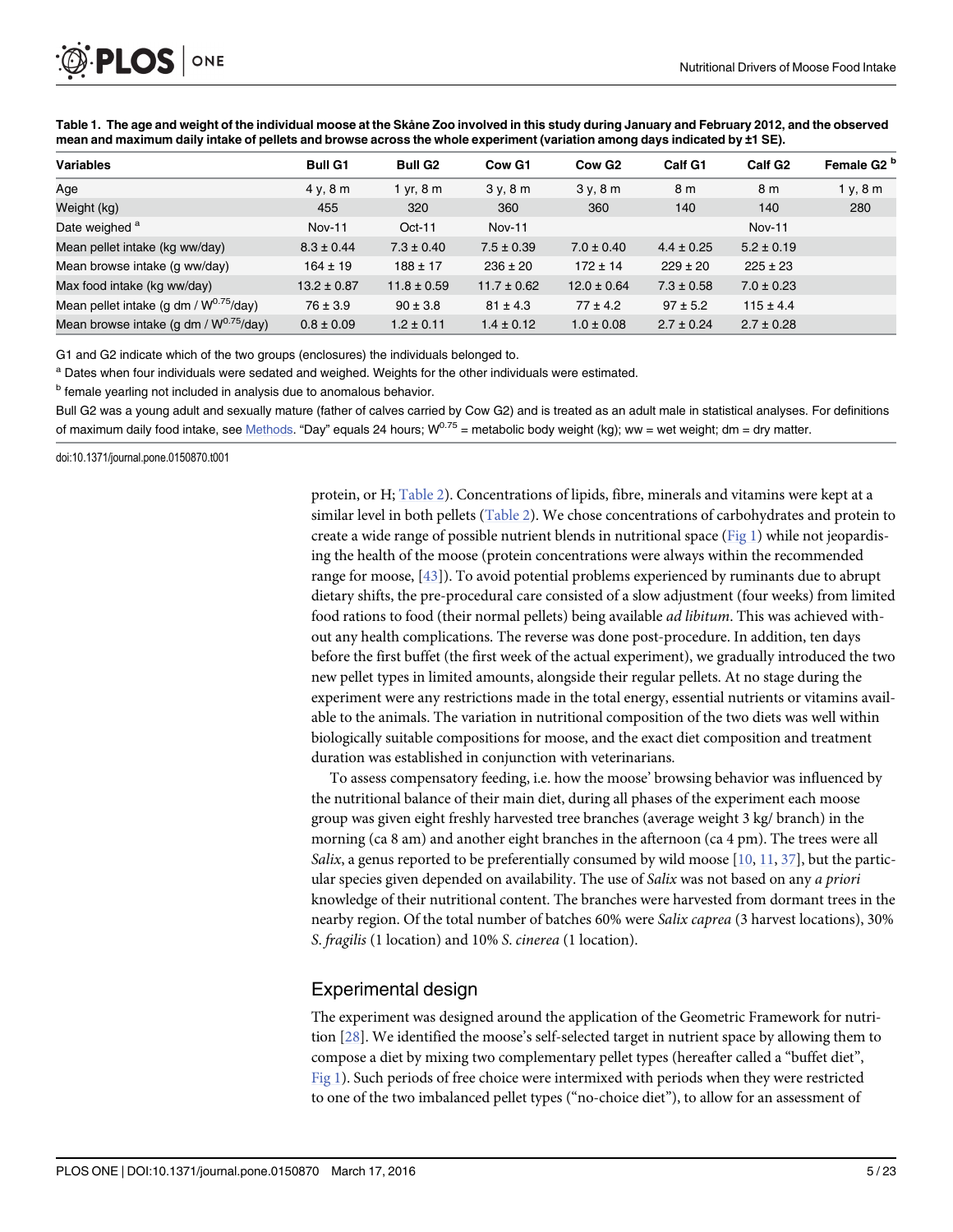<span id="page-5-0"></span>

[Table 2.](#page-4-0) Nutritional composition of pellet types and browse items from three Salix species eaten by captive moose at Skåne Zoo during the experiment.

|                                                                       | <b>Pellets</b>  |                | <b>Fine twigs</b>   |      | Coarse twigs |      | <b>Bark</b> |                 |      |       |       |      |
|-----------------------------------------------------------------------|-----------------|----------------|---------------------|------|--------------|------|-------------|-----------------|------|-------|-------|------|
|                                                                       | High<br>protein | Low<br>protein | Renfor <sup>a</sup> |      | S.ca S.ci    | S.f  |             | S. ca S. ci S.f |      | S. ca | S. ci | S.f  |
| Nb pooled samples                                                     | 4               | 4              | 2                   | 8    |              | 4    | 1           | 1               | 4    | 3     |       |      |
| Percentage dry mass                                                   | 88.0            | 88.2           | 86.1                | 47.2 | 48.1         | 48.9 | 48.6        | 46.8            | 49.9 | 48.1  | 48.8  | 51.8 |
| Ash                                                                   | 7.1             | 7.2            | 6.5                 | 3.6  | 4.1          | 4.8  | 3.2         | 3.3             | 3.9  | 5.5   | 5.3   | 6.7  |
| Crude protein                                                         | 24.3            | 9.2            | 13.2                | 9.7  | 10.0         | 9.5  | 7.4         | 7.9             | 6.6  | 6.6   | 6.9   | 7.0  |
| Available protein, AP                                                 | 23.3            | 8.8            | 12.1                | 7.7  | 6.8          | 7.2  | 5.8         | 6.3             | 4.9  | 5.1   | 5.3   | 4.9  |
| Ash-free neutral detergent fibre, aNDFom                              | 32.1            | 32.5           | 32.3                | 54.1 | 52.3         | 51.7 | 56.4        | 57.5            | 58.3 | 40.6  | 37.9  | 35.5 |
| Digestible neutral detergent fiber, dNDF (% of<br>aNDFom)             | 51.5            | 57.0           | 54.2                | 28.5 | 26.3         | 32.7 | 26.0        | 25.2            | 27.4 | 45.5  | 51.7  | 57.4 |
| Acid detergent fibre, ADF                                             | 13.4            | 13.6           | 12.8                | 48.3 | 48.4         | 45.3 | 50.7        | 51.7            | 50.3 | 37.0  | 34    | 28.9 |
| Acid detergent insoluble N (% of totN)                                | 3.9             | 4.4            | 8.8                 | 26.7 | 33.4         | 24.7 | 27.2        | 34.4            | 24.2 | 26.3  | 18.5  | 11.2 |
| Lipids                                                                | 3.0             | 2.7            | 3.2                 | 1.3  | 2.0          | 1.7  | 1.2         | 1.7             | 1.3  | 2.2   | 2.6   | 0.9  |
| Tot non-structural carbohydrates by assay,<br>TNC <sub>1</sub>        | 18.0            | 28.5           | 30.9                | 5.8  | 4.9          | 6.7  | 5.6         | 4.3             | 6.3  | 7.9   | 7.2   | 9.2  |
| Tot non-structural carbohydrates by subtraction,<br>TNC2 <sup>b</sup> | 33.5            | 47.8           | 44.7                | 30.7 | 32.4         | 32.6 | 31.1        | 28.7            | 29.4 | 44.7  | 47.2  | 50.4 |
| Protein energy, PE (MJ/kg)                                            | 3.9             | 1.5            | 2.0                 | 1.3  | 1.1          | 1.2  | 1.0         | 1.1             | 0.8  | 0.8   | 0.9   | 0.8  |
| Non-protein energy, NPE <sup>b</sup> (MJ/kg)                          | 9.6             | 12.2           | 10.4                |      |              |      |             |                 |      |       |       |      |

All nutritional variables are expressed as % of total dry mass unless indicated in brackets. S. ca = Salix caprea; S. ci = S. cinerea; S. f = S. fragilis; Number of pooled samples = for pellets the number represents weekly samples of the product; for each tree species material of fine twigs was pooled before chemical analysis according to harvesting date; coarse twigs either all together (S. caprea, S. cinerea) or by harvesting date (S. fragilis) depending on amount of material available; bark according to harvesting location.

a The pellet Renfor included here for comparison;

<sup>b</sup> TNC2 values for all 9 browse items likely overestimated and not used in calculations of NPE (see [Methods\)](#page-2-0).

doi:10.1371/journal.pone.0150870.t002

compensatory feeding and a preliminary identification of their rule of compromise. The experiment consisted of five consecutive phases (each 7 days): i) first buffet diet; ii) no-choice diet (either H or L); iii) buffet diet (Post L buffet or Post H buffet); iv) no-choice diet (either H or L); v) buffet diet (Post L buffet or Post H buffet). We expected that homeostatic responses based on physiological states would be expressed within periods considerably shorter than 7 days [\[7](#page-18-0)], as this has been shown to be the case in several mammal species [[1,](#page-18-0) [34,](#page-19-0) [44](#page-20-0), [45](#page-20-0)]. During all phases pellets were given *ad libitum* and browse in limited amounts, as described above. Both groups of moose shifted diets at the same time, but when group 1 was given L, group 2 was given H and vice versa. By alternating weeks of buffets with weeks of no-choice diets, potential post-restriction compensation responses may be revealed. The first buffet (Buffet 1) was used as the reference value as the moose had not yet been put through any restricted diet that could affect their voluntary intake. We define their intake target as the moose' mean intake across all days of Buffet 1, to acknowledge that post-ingestive feedbacks can operate on a scale longer than 24 hours [\[30\]](#page-19-0).

# Measurements of food intake, feed rates and browse availability

In each enclosure moose were given pellets in buckets through openings in the walls of a small shed. The feeding quarters of the two groups were out of sight of each other. There were surplus buckets available, thus always more than enough feeding places present for all individuals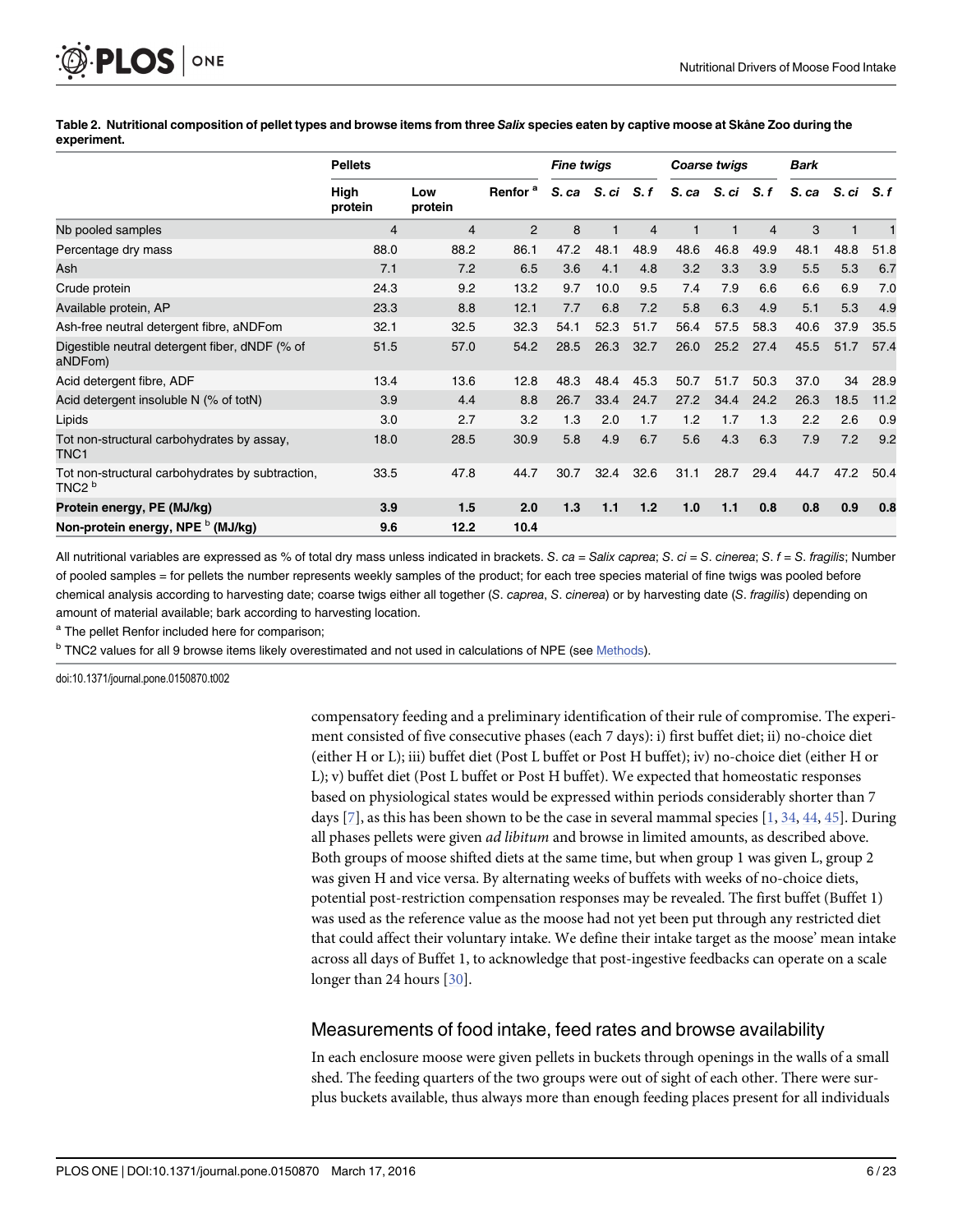<span id="page-6-0"></span>at all times. During buffet phases extra buckets were used (the number of buckets per pellet type therefore remained the same), and we changed the specific placement of the different pellet types daily. To measure food intake we weighed the content of each bucket using a hanging scale (Kern accuracy 10g) before and after each re-filling. To obtain individual feed rates (g eaten/min), we also weighed the bucket contents after individual feeding sessions during daytime (tot 498 such feed rates were collected). For each week-long experimental phase (first buffet, low-protein diet, post-L buffet etc.), an average feed rate was calculated for each individual moose and pellet type.

To observe the moose' browsing response we placed branches horizontally upon iron structures 2 m above the ground and accessible by all individuals. To obtain detailed rates of browse intake, we observed the moose opportunistically during each experimental phase while they were consuming items from the branches provided. Close-up focal scans lasting 1–3 minutes provided data on the number of bites/min and the length (cm) of twig and bark strip/bite (tot 428 such feed rates were collected). Averages were calculated for each moose age/sex class, browse species and item category.

To estimate daily browse availability we weighed each batch of branches before being given to the moose (Ohaus Defender 3000 floor scale, accuracy 10g). We used data from representative sample branches for each batch to calculate the average g of edible twigs/kg branch (wet weight) of the three different *Salix* species, using maximum twig diameter limits as defined below (as per [[46\]](#page-20-0)). This was multiplied with the total weight of batches to obtain an estimate of how much twig material was available to the moose during each 24 hour period. To estimate browse utilization, one browsed branch per batch was specially studied with respect to the proportion of twigs that had been eaten and the maximum diameter of bite surfaces (to the mm, using a caliper).

# Potential constraining factors; gut capacity and air temperature

To estimate whether individuals fed to maximum gut capacity during the experiment, a potentially constraining factor on their diet choice, we calculated the mean daily intake of the days with the top 10% of total food intake. These values were then qualitatively compared to published data on the normal upper range of daily wet weight food intake by adult moose during winter time, which varies between 12 and 21 kg (reviewed by  $[47]$  $[47]$ ). To test whether temperature influenced observed feeding choices we obtained air temperature data (C° recorded every 3 hours) from a weather station run by the Swedish Meteorological Service located nearby (Hörby). Based on those data we calculated the mean air temperature for each 24 hour period in the experiment.

#### Chemical analyses

For nutritional analyses we collected plant samples that were consistent with the item type and bite sizes observed to be eaten. In conjunction with supplying browse each morning and afternoon, a ninth branch was randomly selected as an unbrowsed representative of each batch. From these branches, twigs and bark strips were measured and weighed before storage in a freezer ([S1 File\)](#page-18-0). Pellet, twig and bark samples were prepared and analysed at the Kungsängen Research Centre (the Swedish University of Agricultural Sciences, Uppsala, Sweden). Because the diameter of twigs greatly influences the degree of digestibility  $[48, 49]$  $[48, 49]$  $[48, 49]$  $[48, 49]$  $[48, 49]$ , we divided the defrosted twigs into two categories: "fine" ( $<$  ca 3 mm diam) and "coarse" ( $>$  ca 3 mm; [S1](#page-18-0) [File](#page-18-0)). Length of twigs and bark samples was measured and wet weight recorded before drying at 60°C for 48 h. After 24 h in room temperature they were weighed again. Pellet samples were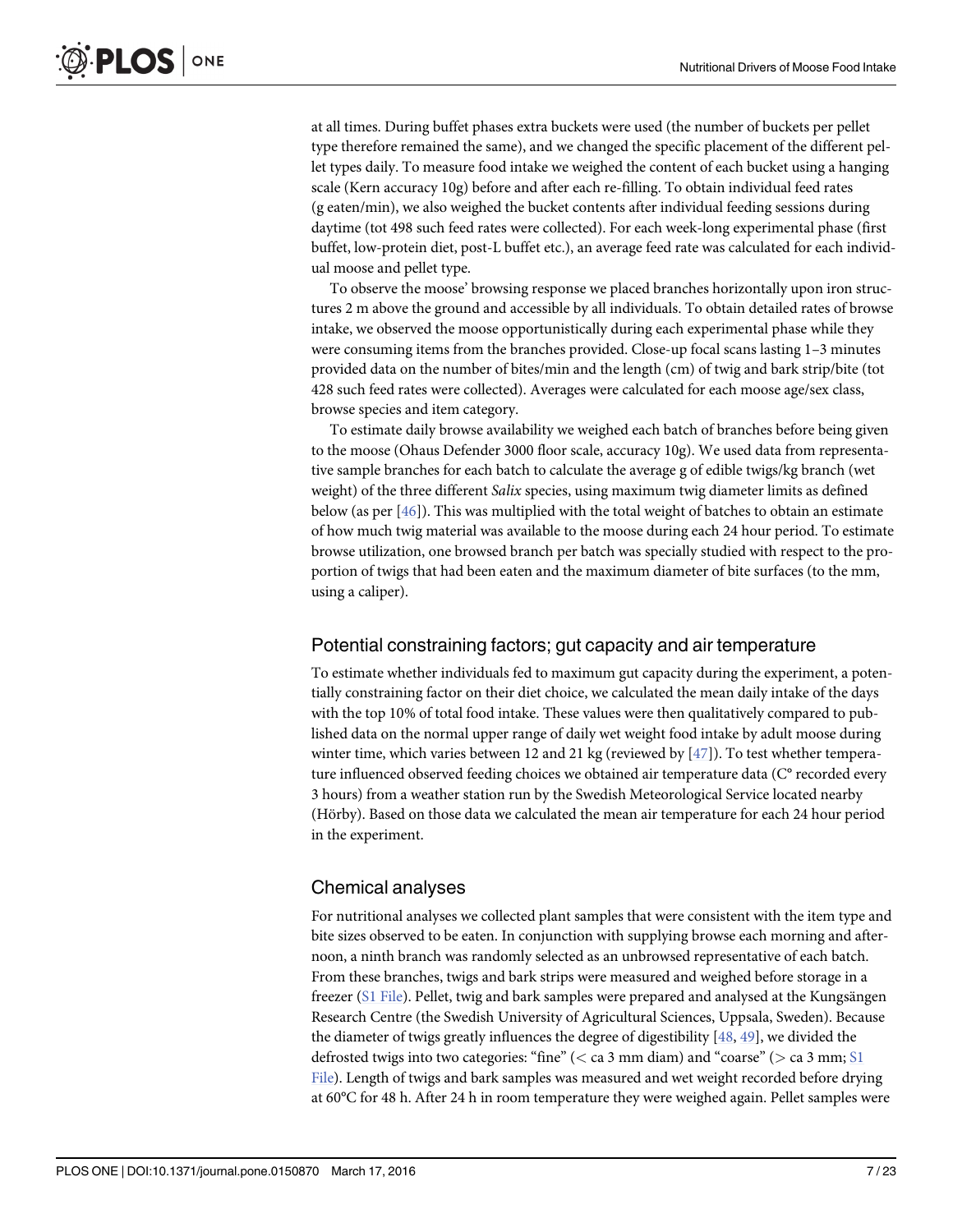<span id="page-7-0"></span>dried and weighed using the same approach. The dried material was ground using a hammer mill (KAMAS Slagy 200B; 1 mm sieve) and samples were pooled [\(Table 2](#page-5-0)).

To calculate the total available protein and non-protein energy, we measured nitrogen, lipids, ash (total minerals), digestible carbohydrates and non-digestible fiber (assayed both as acid-detergent fiber and ash-free neutral detergent fiber, see below). We analysed concentrations of ash, total nitrogen, crude fat (hereafter called "lipids") and acid-detergent fiber (ADF) using conventional laboratory techniques [\(S1 File\)](#page-18-0). To estimate the portion of non-digestible protein, we measured insoluble nitrogen remaining in the acid-detergent fiber fraction using the Kjeldahl method [[50](#page-20-0)]. Available protein (AP) was calculated as total protein (total nitrogen multiplied by 6.25) minus non-digestible protein present in acid-detergent fiber [\[51\]](#page-20-0). Digestible carbohydrates (sugars, starches and digestible fiber) were analysed using three different methods. Water soluble carbohydrates and starch were determined enzymatically [\[52](#page-20-0)]. We estimated total non-structural carbohydrates (TNC) both by assay (TNC1 = water soluble carbohydrates + starch) and by subtraction (TNC2 =  $(100 - (NDF+AP + lipids +ash))$  [[53](#page-20-0)]. We judge TNC1 to be the most reliable alternative with regards to the browse items in this study, as their unexplained fraction was very large ([Table 2](#page-5-0)) and likely represented pectin, organic acids and unidentified fats instead of non-structural carbohydrates. TNC by subtraction does not account for the presence of vitamins, plant secondary metabolites and other minor amounts of non-carbohydrate substances [\[53\]](#page-20-0). However, in the case of the pellets used in this study we judge TNC2 as being the most reliable estimate on which to base energy calculations, for three reasons: 1) the above mentioned plant fractions are likely small in this type of material (for vitamins see Table A in [S1 File\)](#page-18-0), 2) the unexplained fraction of dry matter was relatively small, and 3) the TNC2 values closely resemble the equivalent fraction declared by the manufacturer (Table A in [S1 File\)](#page-18-0). We present both values in [Table 2,](#page-5-0) but use TNC1 in data analyses including browse, and TNC2 in analyses including only pellets.

Samples were analysed for ash-free neutral detergent fibre (aNDFom) using heat stable  $\alpha$ amylase and sodium sulphite, and crucibles instead of filter bags [[54\]](#page-20-0). To estimate in vitro digestibility of aNDFom, dried feed samples were incubated for 96 h in buffered moose rumen fluid from wild moose (described in detail in [\[55](#page-20-0)]) using an automated gas-in vitro system [[56](#page-20-0)]. All samples were incubated in three replicates within one run. After the incubation all residues were analysed for aNDFom to identify the proportion of total aNDFom that was fermentable for the moose (dNDF). This was done at the Dept. for Agricultural Research for Northern Sweden (Swedish University of Agricultural Sciences, Umeå).

#### Video surveillance and analysis: feeding times and browse bites

Food intake was monitored 24 hours a day, by placing surveillance cameras (Zavio D7110, 5 in total) above each cluster of feeding places of pellets and browse. The cameras had motion detectors and were triggered by movement to record film, day and night (IR LED lights). For the five week duration of the experiment, 32 days of continuous 24-hour camera observation were recorded.

All filmed feeding sessions were analysed using Zavio software by AMF. The start- and end time of each individual's pellet feeding session at each bucket (H or L) was noted to the second. The watch was stopped at any break in eating longer than 30 seconds. With respect to browse, the start- and end time of each individual's feeding session was noted to the minute. The number of bites was counted and categorised into three classes: fine twig, coarse twig and bark strip. The distinction between fine and coarse twigs was made visually, guided by our measurements (see above). The bark bites were registered as being either of average length (15–20 cm, as per live observations) or as "gnaws" (1–2 cm long attempts to gain hold of a bark strip).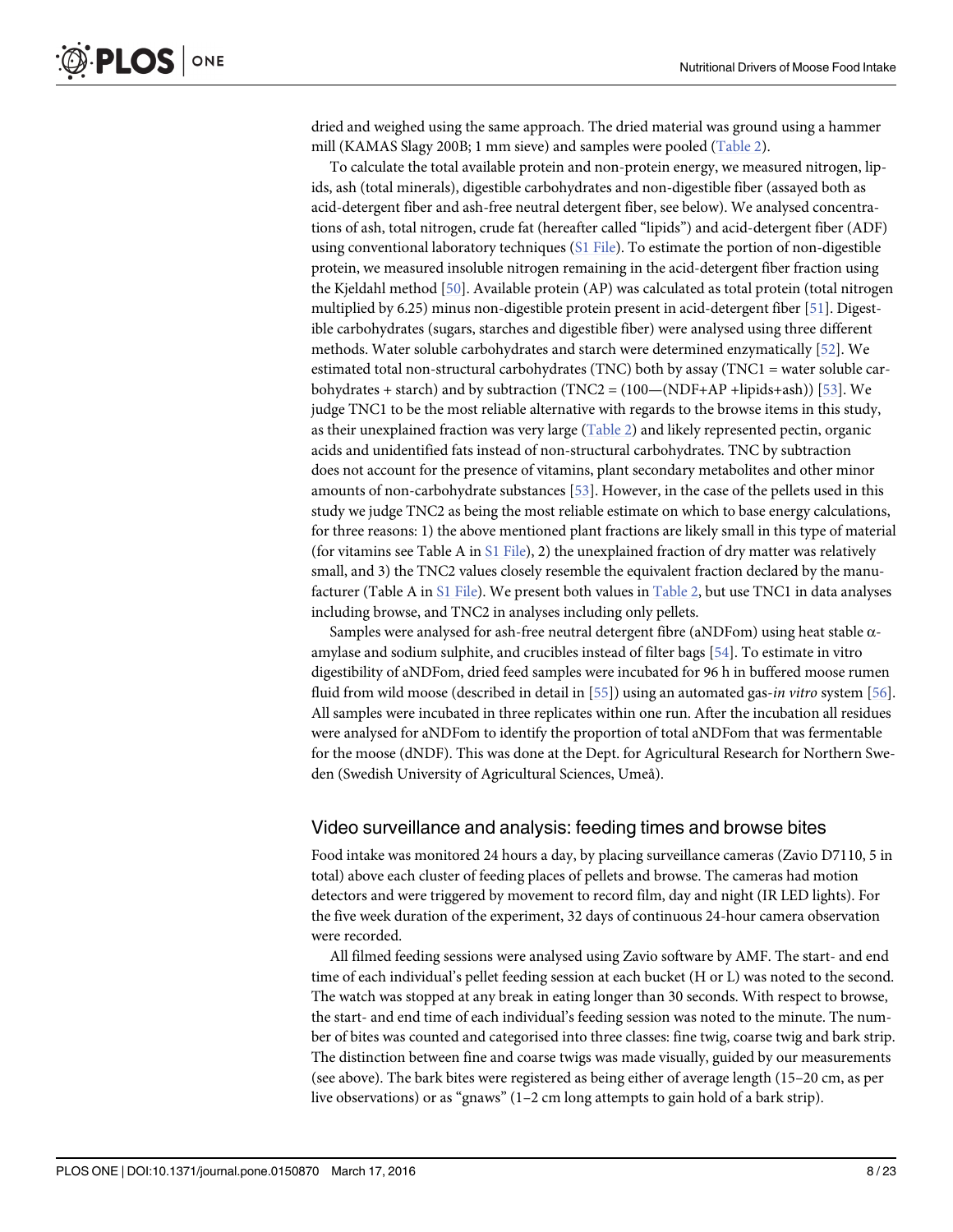# <span id="page-8-0"></span>Additional data analysis

For those feeding sessions for which we did not have weight measurements of buckets before and after feeding by separate individuals (see description of feed rates above), we calculated the amount of pellets consumed by each individual per session by multiplying the duration of the feeding session with the matching feed rate. The weight of browse ingested by each individual per session was calculated by multiplying the number of bites with average bite sizes and data from collected plant samples (g/cm, wet and dry weight). To determine whether the moose' self-selected intakes were underpinned by random or non-random feeding, a fundamental step in the identification of their nutritional strategy, we assessed the intake data using meals as the unit. Separate feeding events that occurred with a gap of 30 minutes or less of each other were defined as belonging to the same meal. We calculated the number of meals per 24 h and the total amount of food ingested per 24 h. We calculated the nutrients ingested by each individual during each meal by multiplying the total dry matter (dm) ingested of each food category (pellet type H and L, fine twig, coarse twig and bark) with the matching nutritional fraction (g per 100g dm).

For the sake of uniformity in the geometric analysis of the moose nutrient intake, we use energy units (MJ) for all macronutrients, although mass units could equally have been used. We calculated the energetic value of each food using the following conversion factors [[57](#page-21-0)]: 37.7 kJ/g lipid and 16.7 kJ/g available protein (AP) and digestible carbohydrate (i.e. total non-structural carbohydrates (TNC) and digestible fiber (dNDF)). With regards to pellet intake, protein energy (PE) is defined as the energetic value of available protein; and non-protein energy (NPE) as the energy sourced from TNC2 + lipids + dNDF. We do not use the unit "digestible energy" as this does not distinguish the macronutrients and therefore obscures any potential interaction between them.

To check whether the moose reached a stable nutritional intake within the duration of an experimental phase (7 days), we plotted the mean intake ratio PE:NPE per 4 hour interval across the whole first buffet. To relate the moose' nutritional target to the composition of the pellets and browse items used in this study, we plot AP and non-protein macronutrients (TNC1 + lipids + dNDF) in terms of %dm, using food rails and target points  $[28]$  $[28]$  [\(Fig 1](#page-3-0)). We analysed the moose' rule of compromise by using our estimates of PE and NPE ingested (pellets only) per individual per kg metabolic body weight  $(W^{0.75}, [58])$  $(W^{0.75}, [58])$  $(W^{0.75}, [58])$ .

# Statistical analysis

Because we were limited to a few captive moose for this experiment, we maximised statistical power using a mixed model design in which the factor of primary interest (dietary treatment) was a within-subjects effect and the controlling factor (order of presentation of the diets to the two groups) was the between-subjects effect. In this design, non-significant outcomes would be difficult to interpret with any certainty because of limited statistical power, but positive outcomes (e.g. observed dietary selection vs. random) would provide support for nutrient-specific selection in moose.

We calculated the cumulative PE:NPE of pellet meals ingested by each individual across the seven days during the first buffet phase (as per  $[34]$  $[34]$  $[34]$ ). To test whether the moose' self-selected intakes indicated random or non-random feeding, we compared PE:NPE of these cumulative meals (the number of data points = the total number of meals during the week per individual minus 1) with ratios that represented the same meal volumes (tot dm ingested) but equal amounts of each of the two pellet types. This is referred to as the "equal intake scenario". We used a Generalized Linear Mixed Model (GLMM) with this equal intake scenario as an offset variable implying that the intercept-only model tests if the ratio between PE and NPE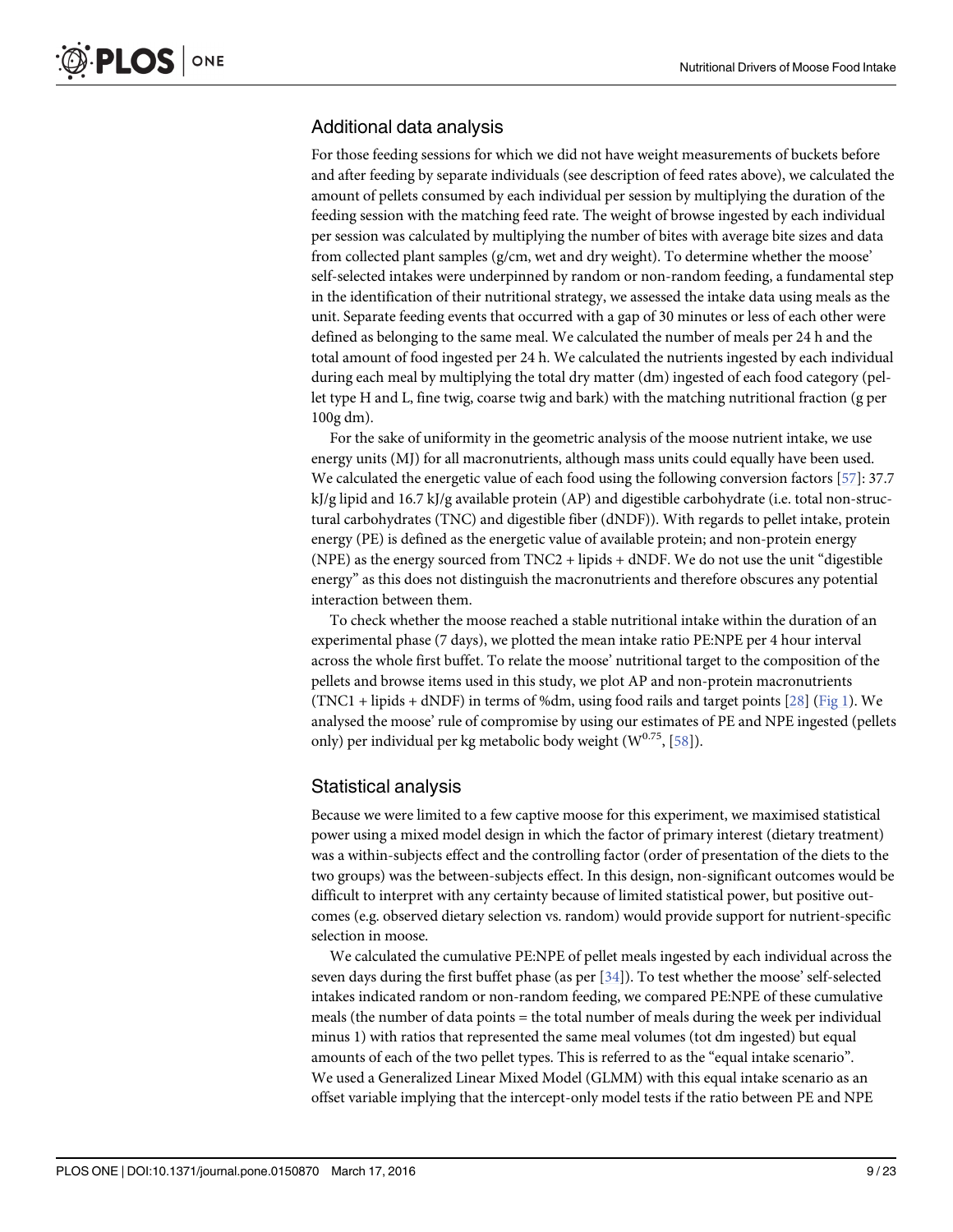<span id="page-9-0"></span>significantly differs from this scenario. The GLMM was fitted with a Gamma distribution and log-link.

To test whether the moose' intake of pellets (tot g dm/individual/  $W^{0.75}/day$ ) was influenced by treatment phase or mean daily temperature, we analysed the data using Linear Mixed Models (LMMs). Similarly we used LMM to assess whether their total intake of browse (tot g dm/ individual/  $W^{0.75}/day$ ) was influenced by treatment phase, mean daily temperature, or tree species offered (analysis Browse A). The model with the lowest Akaike Information Criterion (AIC; [\[59\]](#page-21-0)) value was chosen as the best model. For both pellet and browse intake (g dm/individual/  $W^{0.75}$ /day) we performed post-hoc tests to check for differences between the treatment phases using the "planned contrast" approach with FDR correction [[60](#page-21-0)]. We also used LMM to test whether the pattern of browse intake could be explained by the variation in daily availability of edible twigs ("browse availability"; analysis Browse B). This variable was not included in the model described above as the sample size was different (45 of the 186 24h periods lacked matching browse availability data). To assess how daily intakes of PE and NPE (MJ/  $W^{0.75}/day$ ) by adult individuals differed between the treatments we also used a LMM, followed by a "planned contrast" post-hoc test to specifically identify how intakes differed among the three free-choice phases (buffets), and the two no-choice phases of the experiment. Enclosure and individual (adults only) were used as random variables in both the GLMM and LMMs and all statistical analyzes were performed in R 3.0.1 [[61\]](#page-21-0). For details, see [S1 File.](#page-18-0) Protein and mineral concentrations in plants can be correlated  $[5]$  $[5]$ , making it difficult to separate these two constituents as driving factors behind food choice. We therefore conducted Pearson correlation tests between the variables ash and AP (% dm, both variables log transformed).

# Results

The moose in our study ingested on average 5-8 kg ww/day [\(Table 1](#page-4-0)). Pellets represented 98% of moose food intake by weight, as individuals of all ages ingested an average of only 202 g ww  $(\pm 8.0 \text{ g})$  of browse per day (40–50% of estimated available edible browse depending on the group, averaged across the study). Counting only the minutes of actual food ingestion (excluding breaks > 30 seconds; cut-off used to enable matching with feed rates), the moose spent on average 57 minutes/24h ingesting pellets, divided among 4–11 separate meals (mean 6 meals/ 24 h). The time individuals spent eating browse ranged between 13–205 min/24h. Each group's individuals normally fed together. The nutritional composition of the food types used in this experiment is presented in [Table 2](#page-5-0). Ash was not significantly correlated with AP in the food items in this study (Pearson correlation, pellets included:  $p = 0.232$ ; only browse:  $p = 0.183$ ).

The observed maximum daily intakes by individuals (mean of the top 10% of daily observations, [Table 1](#page-4-0)) was within the normal range of daily food intake by adult moose during winter time (up to 21 kg ww reported, reviewed by  $[47]$  $[47]$ ). The model selection based on lowest AIC shows that air temperature did not explain the moose' intake of total pellet mass, but that treatment as the lone variable provided the best model ([Table 3](#page-10-0), model parameters in Table A in [S2](#page-18-0) [File](#page-18-0)). The post-hoc test showed that there were no significant differences between treatments in total intake of pellets across the whole experiment ([Table 4](#page-10-0), [Fig 2\)](#page-11-0).

# Nutritional intake by moose

The moose did not select randomly between the pellet types. The intake ratios of accumulated meals by individuals during the first buffet (relevant for identifying their nutritional intake target) differed significantly from the null model of equal intake (GLMM t-value -4,662, p < 0.001). The duration of the experimental phases (7 days) appeared to be sufficient in order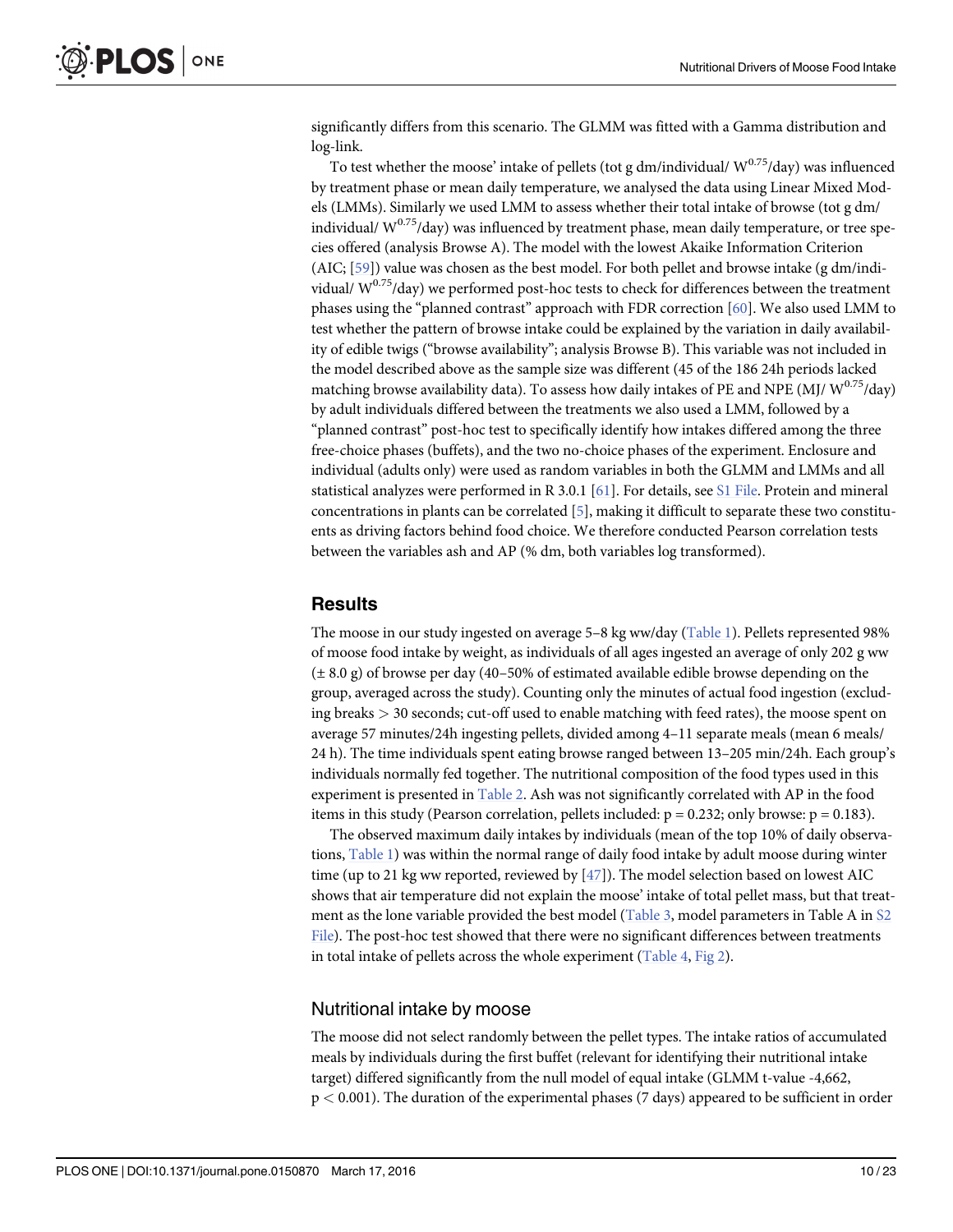<span id="page-10-0"></span>

| <b>Model</b>              | Variable 1    | Variable 2   | Variable 3   | <b>AIC</b> |
|---------------------------|---------------|--------------|--------------|------------|
| Pellet intake (186 obs)   |               |              |              |            |
| LMM <sub>1</sub>          | Treatment     | Temperature  |              | 86.8       |
| LMM 2                     | Treatment     |              |              | 77.0       |
| Browse intake A (186 obs) |               |              |              |            |
| LMM <sub>1</sub>          | Treatment     | Temperature  | Tree species | 308.3      |
| LMM <sub>2</sub>          | Treatment     | Tree species |              | 301.9      |
| LMM 3                     | Treatment     | Temperature  |              | 302.4      |
| LMM 4                     | Treatment     |              |              | 294.7      |
| Browse intake B (141 obs) |               |              |              |            |
| LMM 1                     | Browse avail. |              |              | 254.4      |

#### [Table 3.](#page-9-0) Alternative linear mixed models (LMM) that test which variables influenced the moose' intake of pellets and browse.

The LMMs test whether the intake of pellets and browse (g dm/individual/  $W^{0.75}$ /day; tot 186 24h-periods) was influenced by treatment (the five different week-long dietary regimes tested), mean daily temperature or tree species (three species of Salix). A separate LMM was performed for browse intake with 141 matching observations of browse availability (g edible browse/batch). Within group, the model with lowest AIC was chosen as best model (italics) for which model statistics are shown in Table A in  $S2$  File. AIC values cannot be compared among the three groups of models.

doi:10.1371/journal.pone.0150870.t003

to see homeostatic responses, as the moose intake ratio PE:NPE stabilised around 30–60 hours into the first buffet (Fig A in [S3 File\)](#page-18-0).

The moose did not consistently choose the food containing the most readily available energy (digestible carbohydrates), or the food containing the most protein [\(Fig 2\)](#page-11-0). Instead they combined foods in specific proportions to provide a particular ratio and amount of macronutrients. The mean macronutritional ratio between protein intake (% available protein (AP) of total dm) and non-protein intake (% TNC1 + % lipids + % dNDF of total dm) by adult individuals during the first buffet was  $0.30$  (14:46) for females (cow  $1 = 0.29$ , cow  $2 = 0.35$ ) and  $0.31$ (14:45) for males (bull  $1 = 0.35$ , bull  $2 = 0.30$ ). The calves ingested a higher proportion of protein than adults (mean 0.40 (17:43), 0.45 and 0.38 respectively), although statistical significance was not tested due to sample size. Assuming that this was the result of unconstrained

| Table 4. Post-hoc test results of the best linear mixed models regarding the relationship between daily pellet and browse intake and dietary |  |
|----------------------------------------------------------------------------------------------------------------------------------------------|--|
| treatment.                                                                                                                                   |  |

| Comparisons     | <b>Pellet intake LMM2</b> |         | <b>Browse intake A LMM4</b> |               |  |  |
|-----------------|---------------------------|---------|-----------------------------|---------------|--|--|
|                 | z-value                   | p-value | z-value                     | p-value       |  |  |
| $H$ —L          | $-2.018$                  | 0.257   | $-0.269$                    | 0.788         |  |  |
| H-Post H buffet | 0.348                     | 0.997   | 2.642                       | $0.016*$      |  |  |
| Buffet 1-H      | 0.637                     | 0.969   | $-3.949$                    | $< 0.001$ *** |  |  |
| L—Post L buffet | 1.553                     | 0.527   | 1.755                       | 0.119         |  |  |
| Buffet 1-L      | 2.520                     | 0.086   | $-4.200$                    | $< 0.001$ *** |  |  |
| Post H-Post L   | $-0.814$                  | 0.926   | $-1.156$                    | 0.297         |  |  |

Post-hoc test results show the relationship between daily pellet intake and dietary treatment (in Table 3, and Table A in [S2 File](#page-18-0), this model is called Pellet intake LMM2), and daily browse intake and dietary treatment (called Browse intake A LMM4 in Table 3, and Table A in [S2 File\)](#page-18-0). The post-hoc tests compares pellet and browse intake (g dm/individual/ W<sup>0.75</sup>/day) during the five different treatments (high protein (H), low protein (L), Buffet 1, Post H buffet, Post L buffet).

\*p<0.05;

\*\*\*p<0.001.

doi:10.1371/journal.pone.0150870.t004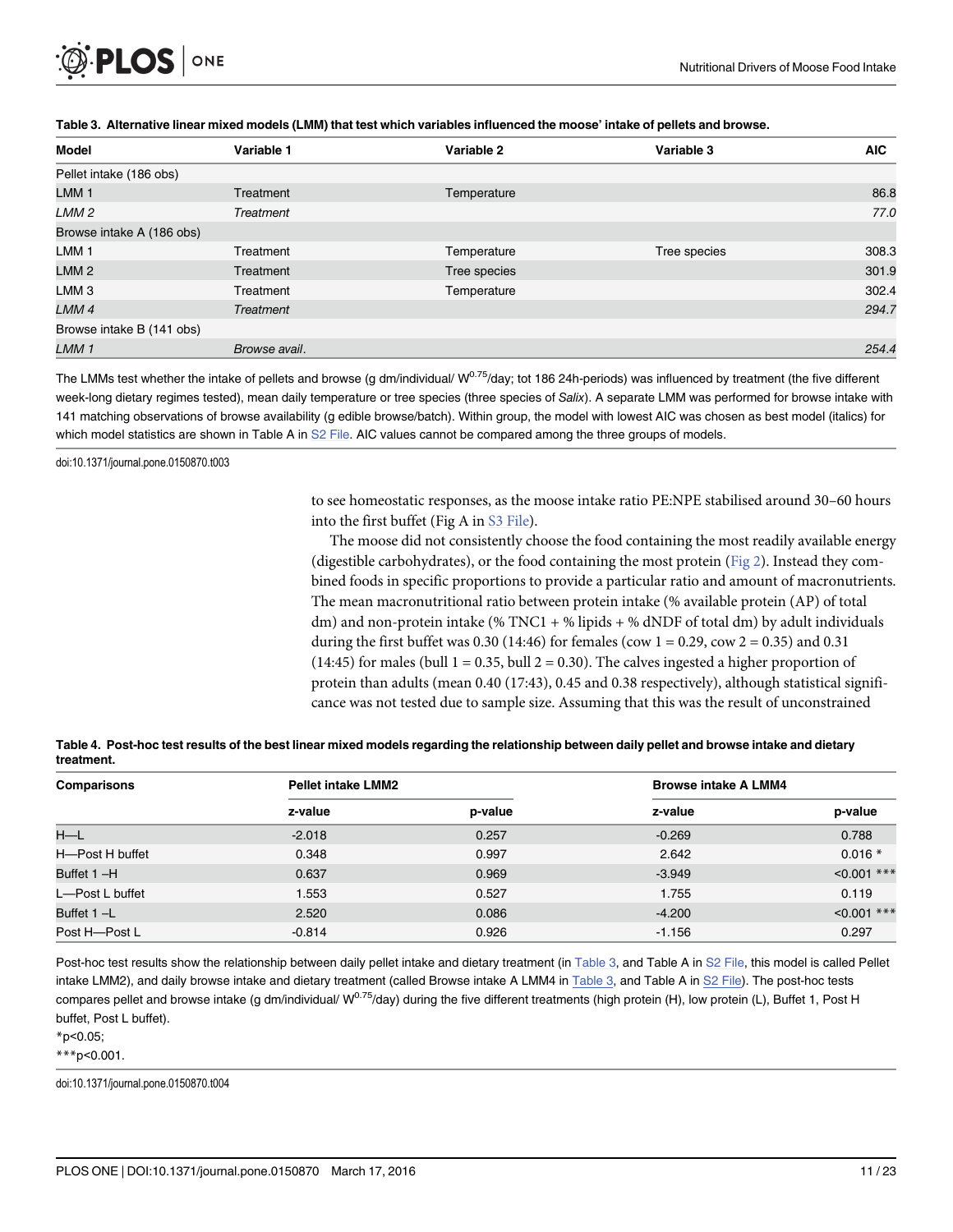<span id="page-11-0"></span>



[Fig 2. M](#page-9-0)ean intake of pellets (diamonds, y<sub>1</sub>) and browse (bars, y<sub>2</sub>) by adult moose; for each of the five experimental phases (high protein (H), low protein (L), Buffet 1, Post H buffet, Post L buffet). Variation among days and individuals is indicated by ± 1 SE. Intake of browse during no-choice treatments (H and L) is indicated with dark grey bars and compared to browse intake during buffets (light grey bars); statistical results regarding browse are indicated by letters within bars (see also [Table 4](#page-10-0)). Values at bottom of bars show the percentage of the browse intake that was made up by fine twigs, the remainder being coarse twigs and bark.

doi:10.1371/journal.pone.0150870.g002

ad libitum dietary selection, we defined this as their intake target. Expressed in terms of energy (PE:NPE), the intake target was 0.22 (16:73) for females, 0.22 (20:93) for males, and 0.28 (11:40) for calves. The moose' intake target, in particular the target of the adults, was similar to the composition of fine Salix twigs ([Fig 3](#page-12-0)). In other words, by combining the H and the L pellets the way they did during the buffet, they achieved a similar nutritional balance as they would have achieved by eating only these twigs.

Averaged across all individuals and treatments, the non-protein consumed (dm) was to 41% made up by dNDF ( $\pm$  0.2%), 53% by TNC1 ( $\pm$  0.3%), and 6.4% by lipids ( $\pm$  0.1%). The daily intake ratio PE:NPE by moose across all days during the entire experiment spanned the range 0.12–0.41 ([Fig 4](#page-13-0)). The moose maintained a similar PE:NPE ratio during each of the three buffet weeks [\(Fig 4,](#page-13-0) [Table 5](#page-13-0)). Daily PE intake per adult individual (MJ/  $W^{0.75}$ /day) differed significantly between H and L treatments, but the intake of non-protein did not ([Fig 5](#page-14-0), [Table 5\)](#page-13-0). In other words, intake by the four adult moose resemble the prediction of non-protein energy prioritisation, as they under-ate or over-ate protein compared to their target. Based on the results from this experiment we cannot conclude that the moose show post-restriction compensation, i.e. that they modify their pellet choice in the week following a dietary phase during which they were restricted to a single pellet type (Post L and Post H) according to any consistent pattern.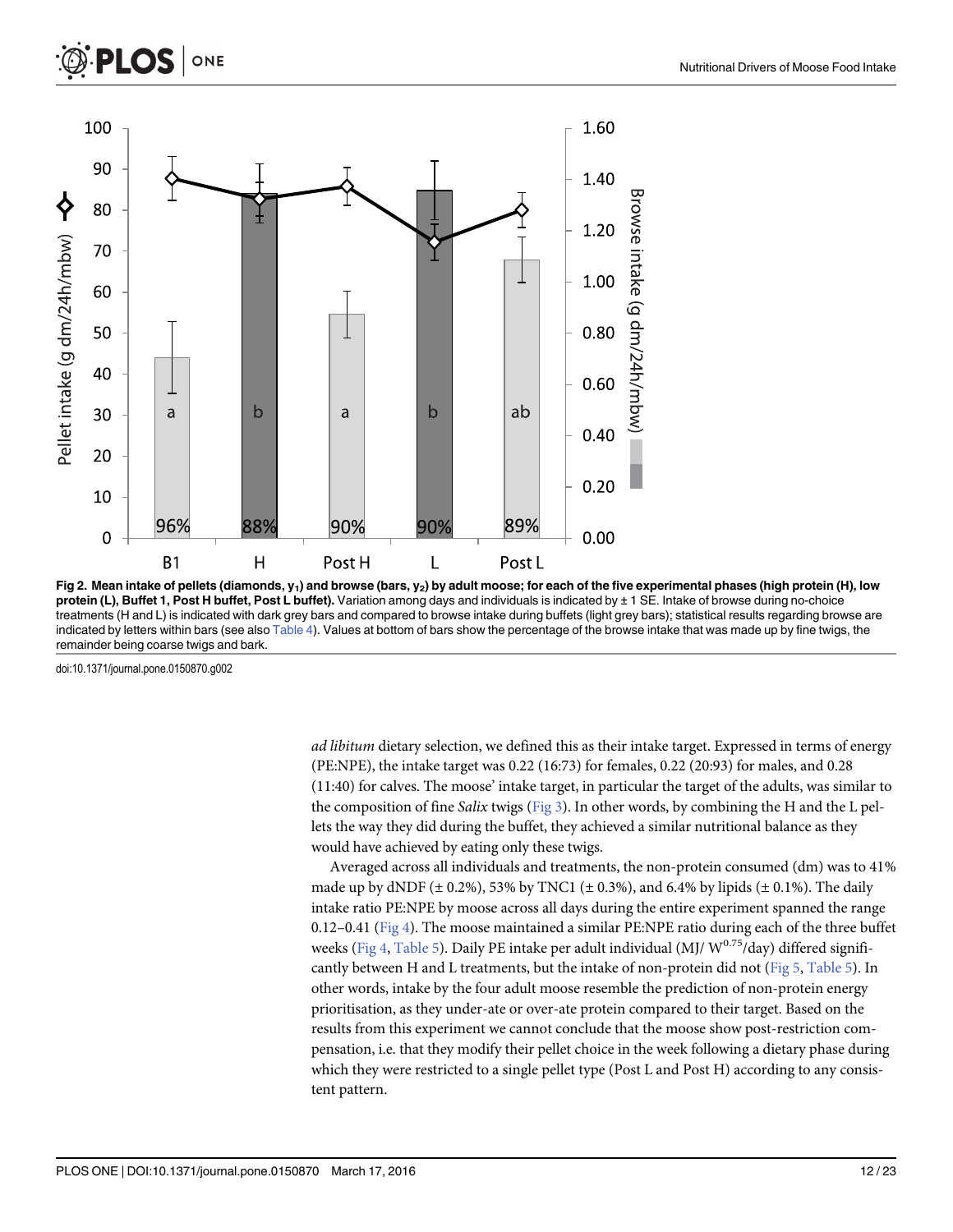<span id="page-12-0"></span>

[Fig 3. T](#page-11-0)he nutritional target of captive moose in relation to food pellets and browse items. Pellets provided the moose with 98% of their total intake. The average balance between available protein (% of total dm ingested) and non-protein macronutrients (% of total dm ingested of TNC1+lipids+dNDF, see text for definitions) in the pelleted food ingested per 24h period by adult females (AF), adult males (AM) and calves during the first buffet week of the experiment indicate their preferred nutritional state (large solid square = mean for all AF, small solid squares = mean for each individual AF; large empty diamond = mean for all AM, small empty diamonds = mean for each individual AM; large solid dot = mean for all calves, small solid dots = mean for each individual calf). The mean trajectories of adults and calves are indicated with solid black lines. Dashed black food rails show the composition of the lowprotein pellets (L) and high-protein pellets (H). Had individuals chosen to eat only one of L or H, their resulting point would have fallen somewhere along one of these two lines [\(Fig 1](#page-3-0)). Dashed grey food rails show the average composition of coarse twigs (C twig), fine twigs (F twig) and bark from three Salix species ([Table 2\)](#page-5-0).

doi:10.1371/journal.pone.0150870.g003

# Selection of browse

Individuals' pattern of browse intake could not be explained by variations in mean daily tem-perature or the species of tree offered [\(Table 3](#page-10-0)). Neither could it be explained by the amount of edible twig available (LMM t-value 0.846,  $p = 0.400$ , Table A in  $S2$  File). Treatment was however a significant variable in the best model  $(Table 3)$  $(Table 3)$ , and their intake of browse was signifi-cantly higher during the no-choice phases than during buffet phases ([Fig 2](#page-11-0), [Table 4\)](#page-10-0). One exception was that browse intake by adults was not significantly different between L and the Post-L buffet. The intake of browse was dominated by fine twigs (88–96% of adults' daily intake of browse, [Fig 2](#page-11-0)).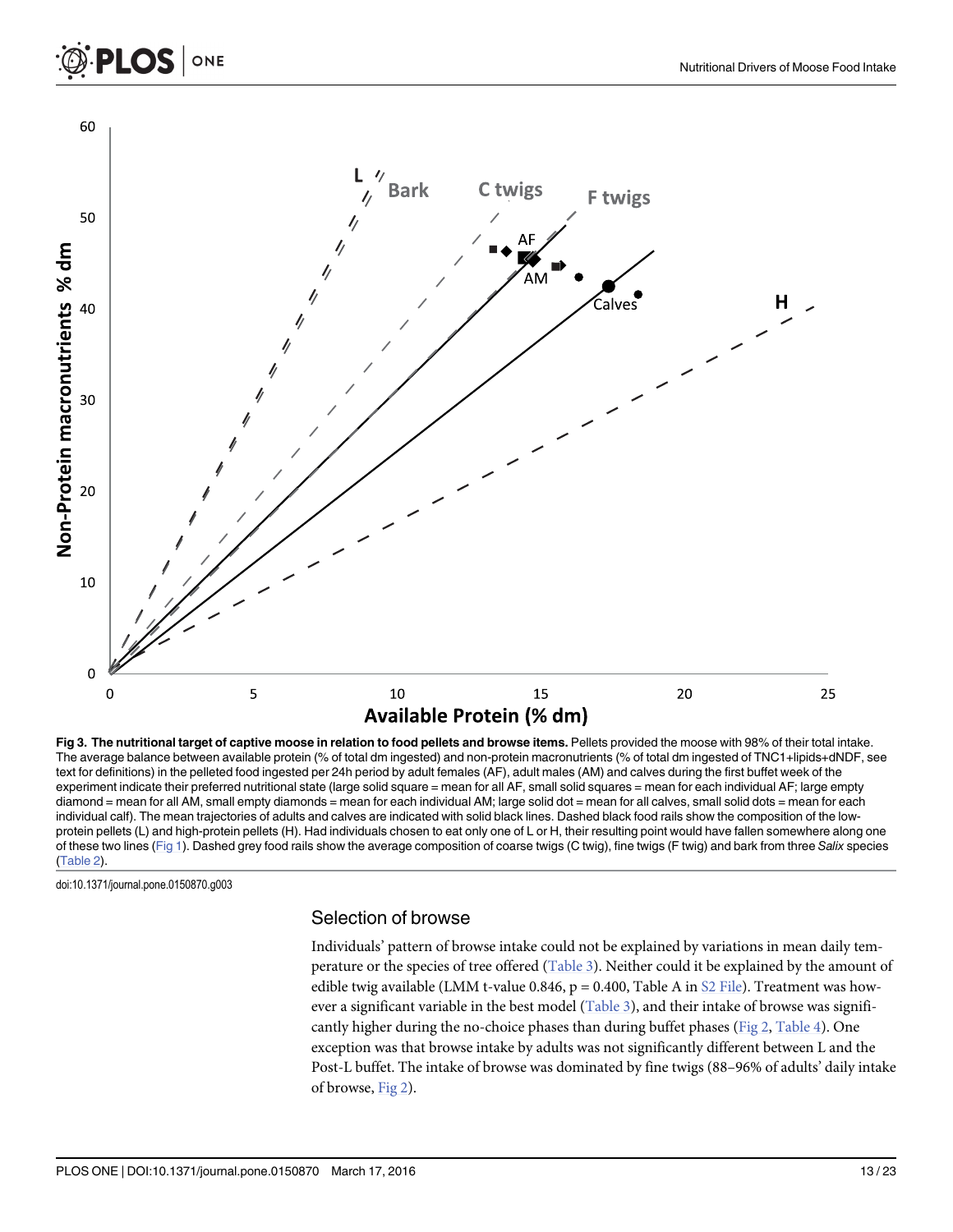<span id="page-13-0"></span>

[Fig 4. M](#page-11-0)ean daily intake of protein energy (PE, dark bars, y<sub>1</sub>), non-protein energy (NPE, medium dark bars, y<sub>1</sub>) and total energy (light bars, y<sub>1</sub>) by adult moose (±1 stand. dev) during each of the five experimental phases (high protein (H), low protein (L), Buffet 1, Post H buffet, Post L buffet). The moose' daily intake ratio PE:NPE is shown on the  $y_2$  axis (black dots and lines), with intake during buffet phases indicated by extra-large dots. The moose maintained a similar PE:NPE ratio during each of the three buffet weeks (statistical results in Table 5).

doi:10.1371/journal.pone.0150870.g004

ONE

**PLOS I** 

[Table 5.](#page-11-0) Post-hoc test results of two linear mixed models (LMM) regarding adult moose individuals' daily protein energy intake (PE) and non-protein energy intake (NPE) in the experiment (125 observation in each model).

| <b>Comparisons</b>           | Protein energy (PE) |               | Non-protein energy (NPE) |         |  |
|------------------------------|---------------------|---------------|--------------------------|---------|--|
|                              | z-value             | p-value       | z-value                  | p-value |  |
| $H-L$                        | 12.146              | $< 0.001$ *** | $-1.560$                 | 0.356   |  |
| Buffet 1-H                   | $-4.499$            | $< 0.001$ *** | 2.355                    | 0.111   |  |
| Buffet 1-L                   | 6.988               | $< 0.001$ *** | 0.880                    | 0.533   |  |
| Buffet 1-Post H buffet       | 1.715               | 0.130         | $-0.437$                 | 0.662   |  |
| Buffet 1-Post L buffet       | 1.206               | 0.273         | 0.766                    | 0.533   |  |
| Post H buffet--Post L buffet | $-0.539$            | 0.590         | 1.272                    | 0.407   |  |

For model parameters of the LMM see Table B in [S2 File](#page-18-0). The post-hoc tests compares PE and NPE intake (MJ/individual/ W<sup>0.75</sup>/day) between the two no-choice phases of the experiment (high protein (H) and low protein (L)), between these two phases and the first buffet (Buffet 1), and among all the three buffet phases (also Post H buffet, Post L buffet).

\*p<0.05;

\*\*\*p<0.001

doi:10.1371/journal.pone.0150870.t005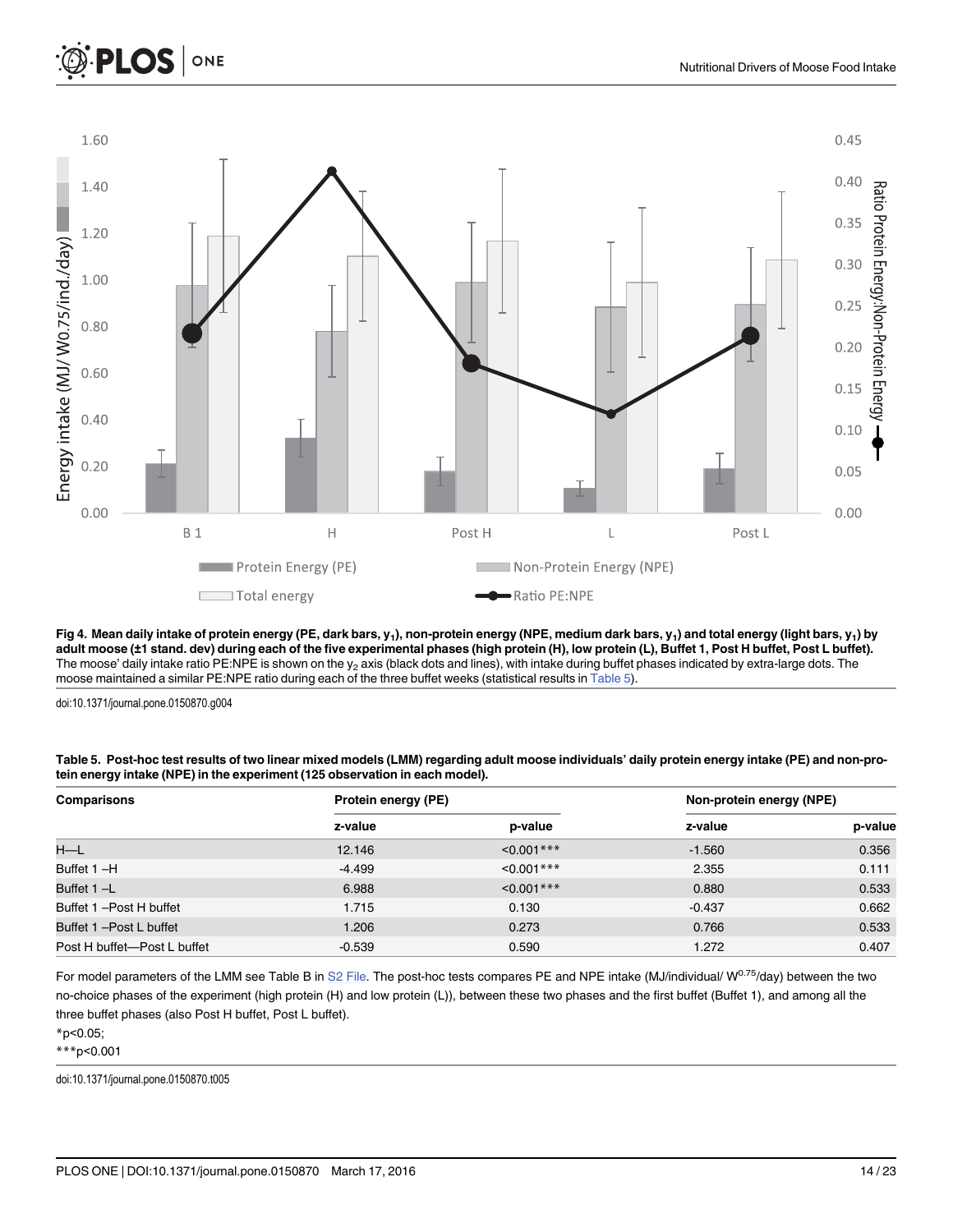<span id="page-14-0"></span>



doi:10.1371/journal.pone.0150870.g005

#### **Discussion**

Our experiment produced three key results. First, food intake by the captive moose when given free choice appeared consistent with reaching a particular balance between macronutrients, and thus lends further empirical support to the nutrient balancing hypothesis [\[28,](#page-19-0) [29\]](#page-19-0). Second, when restricted to a diet either too high or too low in protein relative to the self-selected diet composition under free-choice conditions, moose increased their intake of the food item closest in composition to the self-selected ratio available, in this case twigs of fresh Salix branches. Third, when the moose were restricted to a diet that differed in composition to the self-selected ratio under free choice conditions, they consumed pellets in a manner which maintained a relatively stable intake of non-protein macronutrients and in so doing had a wide range of protein intakes. These results have several potential implications for foraging theory and herbivore ecology.

#### The nutritional strategy of moose

During buffet phases in our experiment, the moose had unlimited access to pellets with complementary nutritional qualities. These pellet types would both conventionally be classified as "high-quality" due to their being easily digestible, palatable and of suitable bite size. Individuals did not specifically select either the most carbohydrate-rich or the most protein-rich foods that were available to them (fat concentrations were held stable), but mixed their intakes during each meal. In other words, the moose did not attempt to maximize their intake of energy or protein under these experimental conditions. Their accumulated non-random intakes during the first buffet week, our reference point against which we compare the other treatments, suggest active regulation rather than switching between the two foods randomly. Regardless of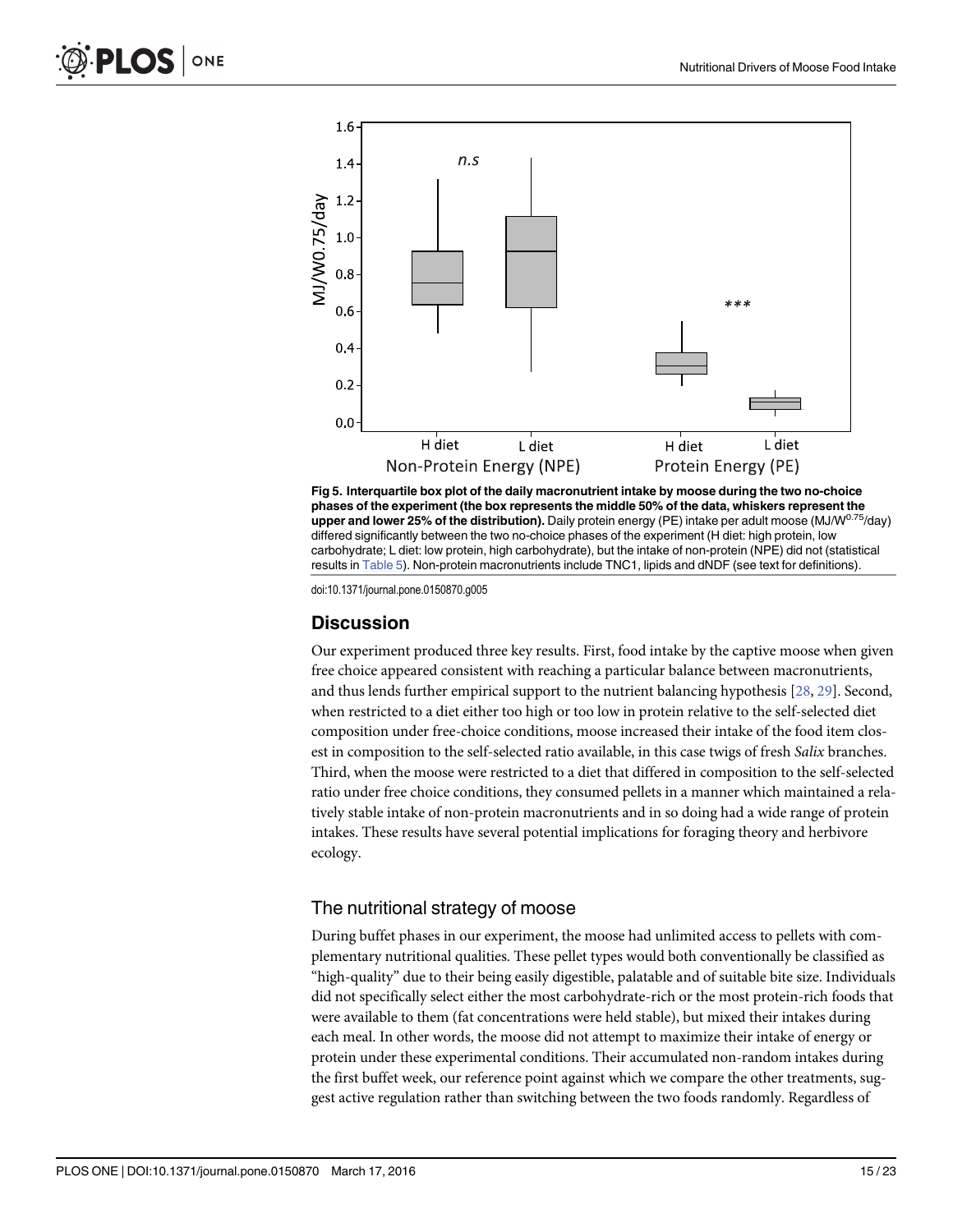<span id="page-15-0"></span>their previous diet, when moose were returned to a free-choice situation they mixed foods during the week and achieved a consistently similar point in nutrient space ( $Fig 4$ ), indicating that this is their preferred nutritional balance and absolute level of intake under the environmental circumstances at the time (the daily intake of available protein by moose in this study is in accordance with estimated requirements, [\[43\]](#page-20-0)). Our study thus lends support to the nutrient balancing hypothesis. Similar target seeking feeding behavior has also been reported for several other species of mammal (e.g. [\[45](#page-20-0), [62\]](#page-21-0)). Although nutrient balancing has not previously been demonstrated using the Geometric Framework for Nutrition (GF) in any other species of large herbivore, there have been several observations which indicate how important diet mixing is for ungulates at various spatial and temporal scales (e.g., [[29](#page-19-0), [63](#page-21-0), [64](#page-21-0)–[66\]](#page-21-0)).

During two weeks of the experiment the moose were restricted to a diet that had a protein: nonprotein ratio either too high or too low relative to their identified target. When we compare the resultant intake from these "no-choice" weeks with the "free-choice" weeks we can make a first attempt to identify their nutritional priorities under balance constraint, or rule of compromise [\[28\]](#page-19-0), acknowledging that further studies with more individuals and a larger number of different diets are needed to confirm the results. In relation to the model predictions, the moose were highly flexible in their protein intake, while maintaining a relatively stable intake of non-protein energy (Figs  $4$  and  $5$ , Table  $5$ ). In effect, it was the intake of total digestible carbohydrates that was maintained in this experiment, as fat was held constant in both treatments. The results thus indicate that the moose' feeding priority was to defend the non-protein energy target (line NPE in  $Fig 1$ ), rather than to prioritise total energy intake regardless of its nutritional substrate.

Relatedly, other experimental captive studies have found that moose and deer maintain a stable intake of (total) digestible energy despite of significant variation in food composition (moose, [\[67\]](#page-21-0), fallow deer, [[68\]](#page-21-0), red deer, [[69](#page-21-0), [70](#page-21-0)]). In other words, the animals in these studies did not appear to maximize their energy intake but instead regulated their energy intake around some goal; but because all kinds of digestible energy were combined into a single currency, any specific macronutrient prioritization cannot be inferred. As we found in this study [\(Fig 4\)](#page-13-0), total energy intake by individuals may be more or less constant across varying diets even when interesting differences in the nutritional balance are hidden beneath this composite value. Therefore, nutritional interactions, like the pattern of macronutrient prioritization which we have shown here, are only possible to identify by separating the macronutrients in the analysis. Another prerequisite is to conduct detailed observations of everything individual animals eat over long periods. This is of course easier to do using captive rather than free-ranging animals, even though the captive setting requires caveats. However, whereas captive conditions differ from the wild, the nutritional strategy observed in our study nevertheless likely reflects physiological processes within the animal that are associated with fitness benefits selected for over the species' evolutionary history, and might be presumed to be phenotypically conserved [[28](#page-19-0), [30](#page-19-0), [31](#page-19-0)]. Although there are few direct tests of this, the tight congruence between macronutrient ratios selected in captive experiments on domestic cats eating manufactured foods [\[44](#page-20-0)] with the diet of free-roaming feral cats [[71](#page-21-0)] is strongly suggestive.

Our study had the potential to observe "post-restriction compensation", in which compensatory feeding takes place after a period of imbalance [\[72\]](#page-21-0). The moose' intake of pellets did not indicate such a response. The only tentative indication of such behavior was the sustained high intake of browse that occurred during the Post L buffet ( $Fig 2$ ). However, this observation alone is insufficient to draw a clear conclusion and it remains possible that moose instead have physiological mechanisms for dealing with such enforced imbalances under the conditions assessed or that a treatment period longer than 7 days may be needed to see more definitive patterns of post-restriction compensation in a ruminant. A goal for the future is to expand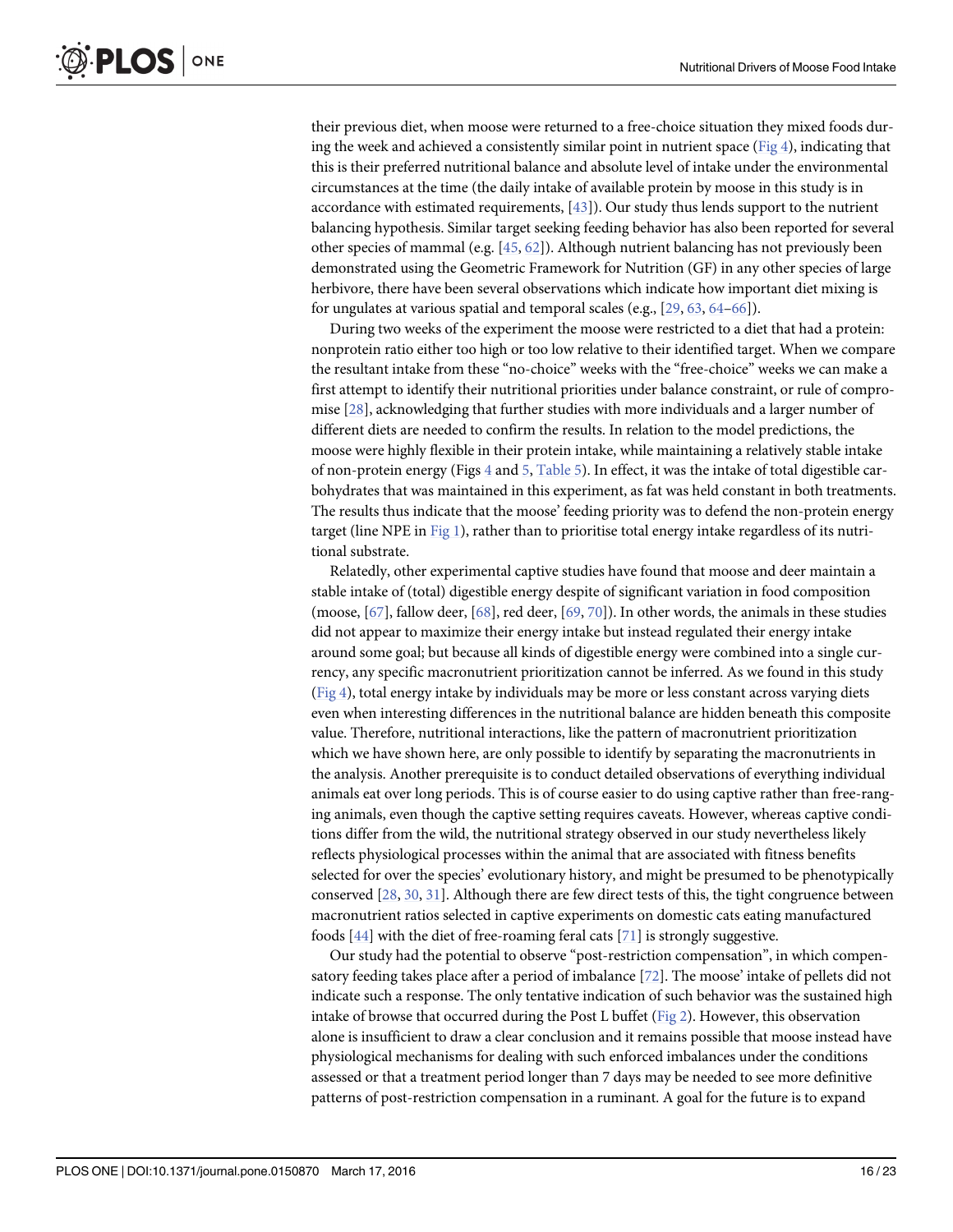<span id="page-16-0"></span>studies like ours using longer time series and also sample sizes that provide more confidence in identifying the variation in nutritional responses among age-sex classes. Elucidating these patterns would also benefit from the use of additional dietary options providing more food rails within the Geometric Framework.

#### Compensatory feeding of browse: implications for ranking food items

While the moose in our study ate similar amounts of pellets throughout all experimental phases, they significantly increased their intake of browse items during no-choice treatments [\(Fig 2\)](#page-11-0). This pattern could not be explained by changes in air temperature or differences in Salix species offered. The pattern observed is unlikely to be predicted by conventional food quality classification, because relative to the pellets, the browse items were low in energy and high in fibre (and likely higher concentrations of plant secondary metabolites,  $[17]$  $[17]$  $[17]$ ) and thus conventionally classified as so called "low quality" food items. Instead we suggest that the moose increased their intake of browse items during no-choice phases because the nutritional balance of these items overlapped with the moose' nutritional goal ( $Fig 3$ ). This observation is also consistent with moose regulating their nutrient intake. During no-choice treatments the twigs were the only means available for the moose to attempt to get closer to their self-selected target in nutritional space, and we argue that this is why they ate more twigs during these weeks than when they had access to a buffet. As the browse was provided in limited amounts it was likely not possible for individuals to actually reach this target point during no-choice phases. Even though the twigs were just as well balanced for the moose when they returned to a buffet, the need for such compensatory feeding was reduced due to the presence of nutritionally complementary pellet types, and they could again browse as they normally did. Food items which appear to be particularly well-aligned with an animal's intake target balance, have been identified previously by geometric analysis, for example in studies of frugivorous primates [[73](#page-21-0)] and birds [[74\]](#page-21-0). Further research is needed to identify which other tree species, besides Salix, provide well-balanced items for moose, with the outcomes potentially relevant for our understanding of how moose utilize different tree species and the associated damage in, for example, production forest stands.

Hence, a food item that conventionally would be categorized as being of "low quality" (like the dormant woody twigs) may for some herbivores, sometimes, be of "high quality" due to the particular palette of nutrients and structures they contain (e.g. similar evidence from dairy cows, [\[75](#page-21-0)]). Instead of supporting such categorical classifications, our results support the idea of complementarity [[30,](#page-19-0) [64,](#page-21-0) [76\]](#page-21-0). The value of a particular food is not necessarily an inherent property, but instead varies depending on the animal's physiological state. This is because when an animal is regulating towards a balanced macronutrient intake, as mediated by interactions between the senses and the viscera [\[30\]](#page-19-0), the limiting and thus desired component(s) can change rapidly [\[4\]](#page-18-0). Only foods that closely match the nutritional requirements of the animal can be argued to have a relatively stable value, making such foods more likely to become a staple in their diet [[30,](#page-19-0) [77\]](#page-21-0). This idea of complementarity may explain the variation between studies concerning which food items are most preferred by moose [\[12,](#page-19-0) [37,](#page-20-0) [78\]](#page-22-0), and their preferential selection of relatively protein-rich items in some cases  $[46, 79, 80]$  $[46, 79, 80]$  $[46, 79, 80]$  $[46, 79, 80]$  $[46, 79, 80]$ , but not in others  $[16, 16]$  $[16, 16]$ [17,](#page-19-0) [37,](#page-20-0) [38\]](#page-20-0).

# Physiological considerations

Our finding that the moose prioritized a stable intake of carbohydrates in the face of dietary imbalance may have its explanation in ruminant physiology. The lower threshold is thought to be set by the rumen microbes' need for energy, which makes them quickly deplete the glucose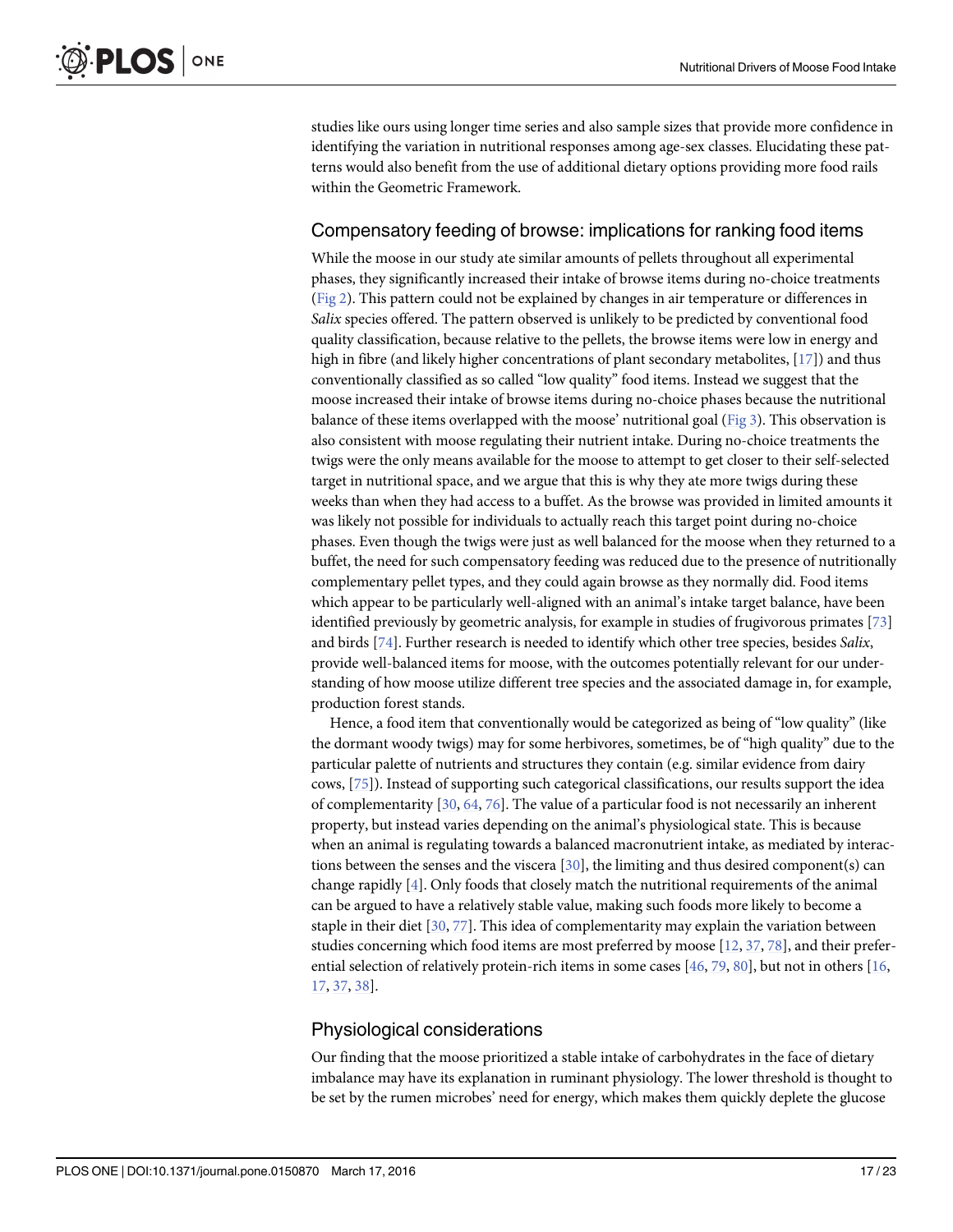<span id="page-17-0"></span>providing carbohydrates ingested [[25\]](#page-19-0). At the same time, ingestion of too much non-structural carbohydrates is problematic for the ruminant's digestion, as rumen pH then declines, potentially causing ruminal acidosis [\[75\]](#page-21-0). The contrasting capacity of moose to vary relatively widely in their daily protein intake may be because they obtain most of their daily protein from the microbe biomass, rather than the food [[25\]](#page-19-0). When nitrogen in the food is in short supply, rumen microbes can efficiently use ammonia, whereas during excess nitrogen supply, the additional nitrogen can be excreted as urea. The price for this flexibility is the energy required to regulate nitrogen levels [\[43,](#page-20-0) [81\]](#page-22-0), which act to further enhance the host's need to acquire sufficient glucose. This flexibility in protein intake does not however negate the potential for freeranging moose populations in marginal habitat to be seasonally nitrogen deficient [[82](#page-22-0)]. Below some minimal threshold of protein intake the compensatory capacity of the ruminant's microorganisms will not be sufficient; a threshold which our study subjects never approached.

Selection for a well-balanced food item (the *Salix* browse) during no-choice phases was likely also influenced by the need to ensure proper rumen function. Ingestion of either too much carbohydrates or too much protein leads to a shift in the pH of the rumen, which may lead to suboptimal digestion [\[75](#page-21-0), [83,](#page-22-0) [84\]](#page-22-0). Dietary fibre appears to have contributed to balancing the macronutrient composition of the *Salix* twigs relative to the moose intake target, as its inclusion on the NPE-axis contributed to the overlap of the twigs with the intake target ( $Fig 3$ ). Ruminants require a continuous intake of fibre to ensure the continuous existence of cellulolytic microorganisms in the rumen and to stimulate secretion of acid-neutralizing saliva [[85](#page-22-0)]. As the acid production in the rumen is due primarily to fermentation of carbohydrates, the balance between digestible carbohydrates and structural fibre should be of great importance in this regard [\[75\]](#page-21-0); just like the balance between protein and carbohydrates is important for microbial nitrogen metabolism and for detoxification of PSMs [[86](#page-22-0)]. Furthermore, although our study subjects did not eat large amounts of Salix twigs, when eaten in large amounts, tannins found in these twigs may have a direct positive effect on rumen macronutrient imbalance, as tannins can bind both to proteins and carbohydrates with high molecular weight [\[87\]](#page-22-0), possibly alleviating dramatic shifts in rumen pH.

# **Conclusions**

In summary, our results suggest that moose aim to reach a certain balance between macronutrients, which is in line with the nutrient balancing hypothesis. We have also shown that the moose in our study attempted to compensate for an imbalanced nutritional state by increasing their intake of browse, the most nutritionally balanced items available to them during the experiment. Our results therefore suggest that although digestible energy is an important factor in herbivore diet selection and a rational choice of currency for many types of studies, using digestible energy alone as a measure obscures the relative importance of the macronutrients to these animals. While foraging decisions can be predicted by reducing costs and benefits of foraging into a single best currency, such as total digestible energy  $[19-22, 88]$  $[19-22, 88]$  $[19-22, 88]$  $[19-22, 88]$  $[19-22, 88]$  $[19-22, 88]$ , the associated term energy maximization is often taken out of this context to describe the actual food choice of ungulate species regardless of circumstance. In our experience this appears to be having a diverse array of potentially adverse implications, including the mistaken notion that captive ungulates should be fed energy-dense diets, a practice that appears to result in ill health and short longevity  $[83, 89-91]$  $[83, 89-91]$  $[83, 89-91]$  $[83, 89-91]$  $[83, 89-91]$  $[83, 89-91]$  $[83, 89-91]$ ; and the provision of starch- and sugar rich concentrates as supplementary food to free-ranging ungulates [\[92\]](#page-22-0), which may result in increased forest damage due to compensatory feeding. More research is needed to test how the interactions we have identified in this study play out in the landscape and how this knowledge can be applied in the management of game and forests.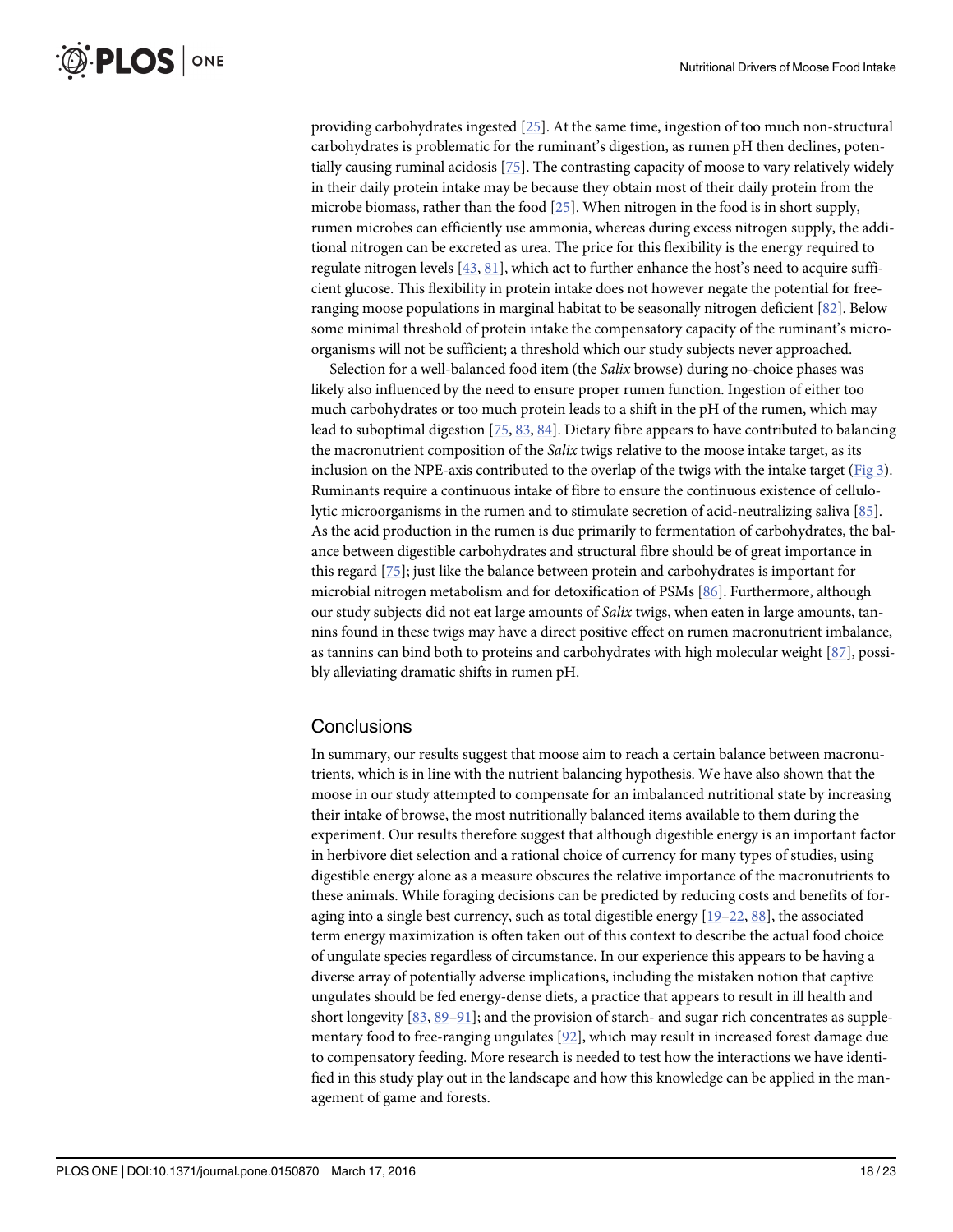# <span id="page-18-0"></span>Supporting Information

[S1 File.](http://www.plosone.org/article/fetchSingleRepresentation.action?uri=info:doi/10.1371/journal.pone.0150870.s001) Supplementary methods. (DOCX)

[S2 File.](http://www.plosone.org/article/fetchSingleRepresentation.action?uri=info:doi/10.1371/journal.pone.0150870.s002) Supplementary results. (DOCX)

[S3 File.](http://www.plosone.org/article/fetchSingleRepresentation.action?uri=info:doi/10.1371/journal.pone.0150870.s003) Supplementary figures. (DOCX)

# Acknowledgments

We wish to thank staff and management at the Skåne Zoo, S. Hellberg at Lantmännen Lantbruk, P. Udén and B. Ericsson at the Dept. of Animal Nutrition and Management (SLU) and staff at the Department of Agricultural Research for Northern Sweden (SLU). The design of the experiment benefited from discussions with B-O Röken, D. Spalinger and W. Foley. We thank L. Ludvigsson, T. Dam and P. König for help in field and lab. Ethics permit (M 247–11) was granted by the Swedish Board of Agriculture. DR holds an Adjunct Professorship in the New Zealand Institute for Advanced Study, Massey University, Auckland. Comments by two reviewers have improved this manuscript.

# Author Contributions

Conceived and designed the experiments: AMF AF DR SJS CS. Performed the experiments: AMF SJK. Analyzed the data: AMF AF DR SJS SJK POH CS. Contributed reagents/materials/ analysis tools: SJK POH. Wrote the paper: AMF AF DR SJS SJK POH CS.

#### **References**

- [1.](#page-1-0) Robbins CT, Fortin JK, Rode KD, Farley SD, Shipley LA, Felicetti LA. Optimizing protein intake as a foraging strategy to maximize mass gain in an omnivore. Oikos. 2007; 116(10):1675–82. ISI:000249493100008.
- 2. Rothman JM, Raubenheimer D, Chapman CA. Nutritional geometry: gorillas prioritize non-protein energy while consuming surplus protein. Biology Letters. 2011; 7(6):847–9. doi: [10.1098/rsbl.2011.](http://dx.doi.org/10.1098/rsbl.2011.0321) [0321](http://dx.doi.org/10.1098/rsbl.2011.0321) WOS:000296890900014. PMID: [21632622](http://www.ncbi.nlm.nih.gov/pubmed/21632622)
- 3. Raubenheimer D, Zemke-White WL, Phillips RJ, Clements KD. Algal macronutrients and food selection by the omnivorous marine fish Girella tricuspidata. Ecology. 2005; 86(10):2601–10. ISI:000232361800006.
- [4.](#page-16-0) Simpson SJ, Sibly RM, Lee KP, Behmer ST, Raubenheimer D. Optimal foraging when regulating intake of multiple nutrients. Animal Behaviour. 2004; 68:1299–311. ISI:000226164500008.
- [5.](#page-2-0) Felton AM, Felton A, Raubenheimer D, Simpson SJ, Foley WJ, Wood JT, et al. Protein content of diets dictates the daily energy intake of a free-ranging primate. Behavioral Ecology. 2009; 20(4):685–90. doi: [10.1093/beheco/arp021](http://dx.doi.org/10.1093/beheco/arp021)
- [6.](#page-1-0) Dussutour A, Latty T, Beekman M, Simpson SJ. Amoeboid organism solves complex nutritional challenges. Proc Natl Acad Sci U S A. 2010; 107(10):4607–11. doi: [10.1073/pnas.0912198107](http://dx.doi.org/10.1073/pnas.0912198107) ISI:000275368400022. PMID: [20142479](http://www.ncbi.nlm.nih.gov/pubmed/20142479)
- [7.](#page-1-0) Raubenheimer D, Simpson SJ, Tait AH. Match and mismatch: conservation physiology, nutritional ecology and the timescales of biological adaptation. Philosophical Transactions of the Royal Society B-Biological Sciences. 2012; 367(1596):1628–46. doi: [10.1098/rstb.2012.0007](http://dx.doi.org/10.1098/rstb.2012.0007) WOS:000303799900003.
- [8.](#page-1-0) Hofmann RR. Evolutionary steps of ecophysiological adaptation and diversification of ruminants—a comparatice view of their digestive system. Oecologia. 1989; 78(4):443–57. ISI:A1989T903300002.
- [9.](#page-1-0) Clauss M, Hofmann RR, Fickel J, Streich WJ, Hummel J. The intraruminal papillation gradient in wild ruminants of different feeding types: implications for rumen physiology. Journal of Morphology. 2009; 270(8):929–42. doi: [10.1002/jmor.10729](http://dx.doi.org/10.1002/jmor.10729) ISI:000268286800003. PMID: [19247992](http://www.ncbi.nlm.nih.gov/pubmed/19247992)
- [10.](#page-1-0) Cederlund G, Ljungqvist H, Markgren G, Stålfelt G. Foods of moose and roe-deer at Grimsö in central Sweden: results of rumen content analyses. Swedish Wildlife Research. 1980; 11(4):171–247.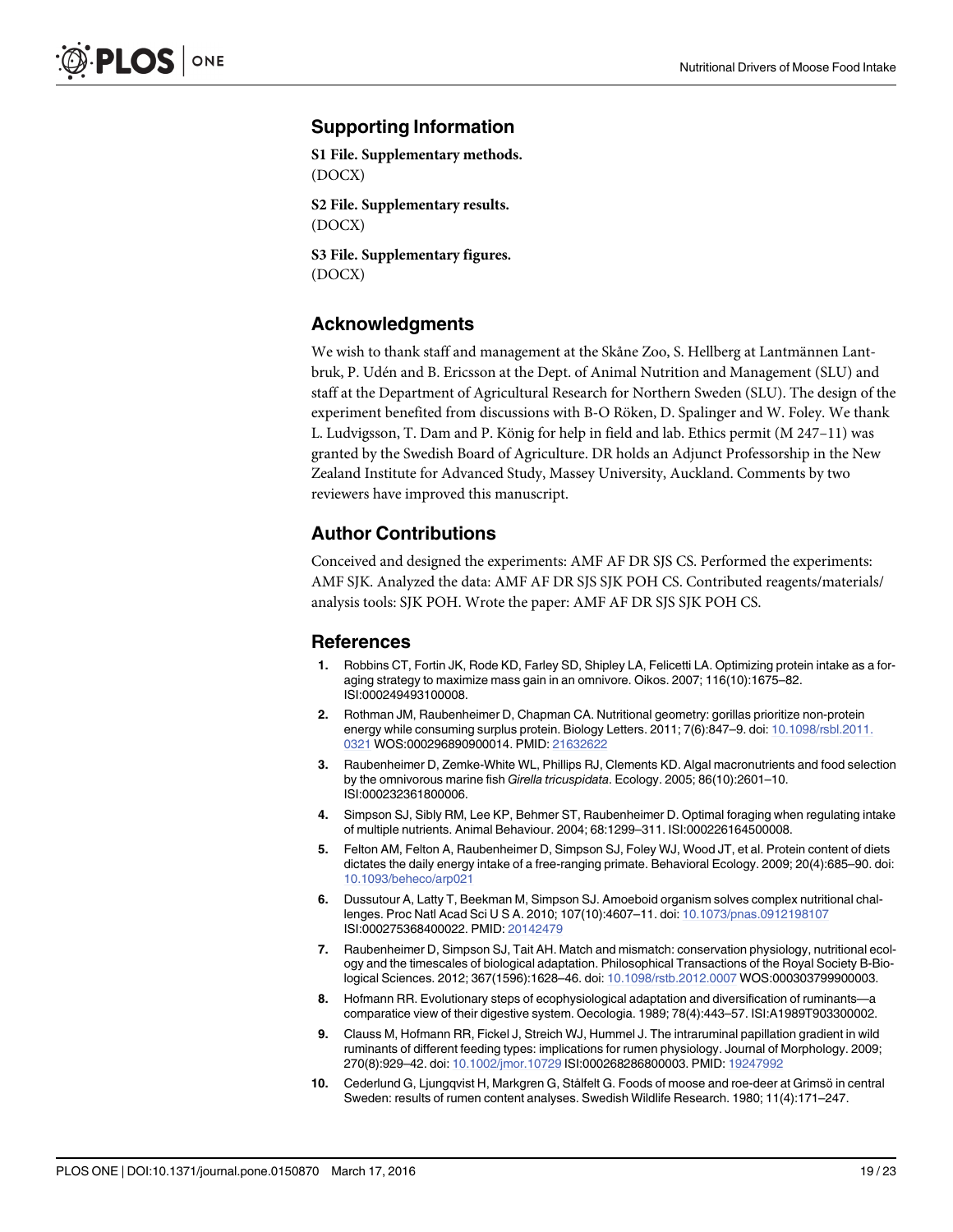- <span id="page-19-0"></span>[11.](#page-1-0) Wam HK, Hjeljord O. Moose summer diet from feces and field surveys: a comparative study. Rangeland Ecology & Management. 2010; 63(3):387–95. doi: [10.2111/rem-d-09-00039.1](http://dx.doi.org/10.2111/rem-d-09-00039.1) WOS:000278175800013.
- [12.](#page-1-0) Månsson J, Kalen C, Kjellander P, Andren H, Smith H. Quantitative estimates of tree species selectivity by moose (Alces alces) in a forest landscape. Scandinavian Journal of Forest Research. 2007; 22 (5):407–14. doi: [10.1080/02827580701515023](http://dx.doi.org/10.1080/02827580701515023) ISI:000250839500007.
- [13.](#page-1-0) Regelin WL, Schwartz CC, Franzmann AW. Seasonal energy-metabolism of adult moose. Journal of Wildlife Management. 1985; 49(2):388-93. doi: [10.2307/3801539](http://dx.doi.org/10.2307/3801539) WOS:A1985AHB2600023.
- [14.](#page-1-0) Schwartz CC, Hubbert ME, Franzmann AW. Energy-requirements of adult moose for winter maintenance. Journal of Wildlife Management. 1988; 52(1):26–33. ISI:A1988M125800005.
- [15.](#page-1-0) Ohlson M, Staaland H. Mineral diversity in wild plants: benefits and bane for moose. Oikos. 2001; 94 (3):442–54. doi: [10.1034/j.1600-0706.2001.940307.x](http://dx.doi.org/10.1034/j.1600-0706.2001.940307.x) WOS:000171132000007.
- [16.](#page-1-0) Bryant JP, Kuropat PJ. Selection of winter forage by sub-arctic browsing vertebrates—the role of plant chemistry. Annual Review of Ecology and Systematics. 1980; 11:261–85. ISI:A1980KS51500011.
- [17.](#page-1-0) Stolter C, Ball JP, Julkunen-Tiitto R, Lieberei R, Ganzhorn JU. Winter browsing of moose on two different willow species: food selection in relation to plant chemistry and plant response. Canadian Journal of Zoology. 2005; 83(6):807–19. doi: [10.1139/z05-077](http://dx.doi.org/10.1139/z05-077) ISI:000231263100006.
- [18.](#page-1-0) Belovsky GE. Food plant-selection by a generalist herbivore—the moose. Ecology. 1981; 62(4):1020– 30. ISI:A1981MD82400018.
- [19.](#page-1-0) Belovsky GE. Diet optimization in a generalist herbivore—the moose. Theoretical Population Biology. 1978; 14(1):105–34. ISI:A1978FS84800006. PMID: [741393](http://www.ncbi.nlm.nih.gov/pubmed/741393)
- [20.](#page-1-0) Moen R, Cohen Y, Pastor J. Linking moose population and plant growth models with a moose energetics model. Ecosystems. 1998; 1(1):52–63. ISI:000075676100005.
- 21. Moen R, Pastor J, Cohen Y. A spatially explicit model of moose foraging and energetics. Ecology. 1997; 78(2):505–21. ISI:A1997WN75400016.
- [22.](#page-2-0) Shipley LA, Illius AW, Danell K, Hobbs NT, Spalinger DE. Predicting bite size selection of mammalian herbivores: a test of a general model of diet optimization. Oikos. 1999; 84(1):55–68. ISI:000078716200007.
- [23.](#page-1-0) van Wieren SE. Do large herbivores select a diet that maximizes short-term energy intake rate? Forest Ecology and Management. 1996; 88(1–2):149–56. ISI:A1996WB33300019.
- [24.](#page-1-0) Belovsky GE. Optimal foraging and community structure—implications for a guild of generalist grassland herbivores. Oecologia. 1986; 70(1):35–52. doi: [10.1007/bf00377109](http://dx.doi.org/10.1007/bf00377109) WOS:A1986D641600006.
- [25.](#page-1-0) van Soest PJ. Nutritional ecology of the ruminant. 2nd ed: Cornell University Press; 1994.
- [26.](#page-1-0) Raubenheimer D, Simpson SJ, Mayntz D. Nutrition, ecology and nutritional ecology: toward an integrated framework. Functional Ecology. 2009; 23(1):4–16. ISI:000262510400002.
- [27.](#page-1-0) Pyke GH. Optimal foraging theory—a critical review. Annual Review of Ecology and Systematics. 1984; 15:523–75. ISI:A1984TS81900019.
- [28.](#page-1-0) Simpson RJ, Raubenheimer D. The nature of nutrition: a unifying framework from animal adaptation to human obesity. Princeton: Princeton University Press; 2012.
- [29.](#page-1-0) Westoby M. Analysis of diet selection by large generalist herbivores. American Naturalist. 1974; 108 (961):290–304. ISI:A1974T031500003.
- [30.](#page-1-0) Provenza FD. Postingestive feedback as an elementary determinant of food preference and intake in ruminants. Journal of Range Management. 1995; 48(1):2–17. ISI:A1995QA49600001.
- [31.](#page-1-0) Ellsworth E, Wirsing AJ, Shipley LA, Murray DL. Do measures of plant intake and digestibility from captive feeding trials align with foraging patterns of free-ranging snowshoe hares? Wildlife Research. 2013; 40(5):349–57. doi: [10.1071/WR13106](http://dx.doi.org/10.1071/WR13106)
- [32.](#page-3-0) Simpson SJ, Batley R, Raubenheimer D. Geometric analysis of macronutrient intake in humans: the power of protein? Appetite. 2003; 41(2):123–40. ISI:000186312700002. PMID: [14550310](http://www.ncbi.nlm.nih.gov/pubmed/14550310)
- [33.](#page-2-0) Rothman JM, Raubenheimer D, Chapman CA. Nutritional geometry: gorillas prioritize non-protein energy while consuming surplus protein. Biology Letters. 2011. doi: [10.1098/rsbl.2011.0321](http://dx.doi.org/10.1098/rsbl.2011.0321)
- [34.](#page-5-0) Johnson CA, Raubenheimer D, Rothman JM, Clarke D, Swedell L. 30 days in the life: daily nutrient balancing in a wild chacma baboon. PLOS ONE. 2013; 8(7):e70383. doi: [10.1371/journal.pone.0070383](http://dx.doi.org/10.1371/journal.pone.0070383) PMID: [23894645](http://www.ncbi.nlm.nih.gov/pubmed/23894645)
- [35.](#page-2-0) Erlenbach JA, Rode KD, Raubenheimer D, Robbins CT. Macronutrient optimization and energy maximization determine diets of brown bears. Journal of Mammalogy. 2014; 95(1):160–8. doi: [10.1644/13-](http://dx.doi.org/10.1644/13-MAMM-A-161) [MAMM-A-161](http://dx.doi.org/10.1644/13-MAMM-A-161)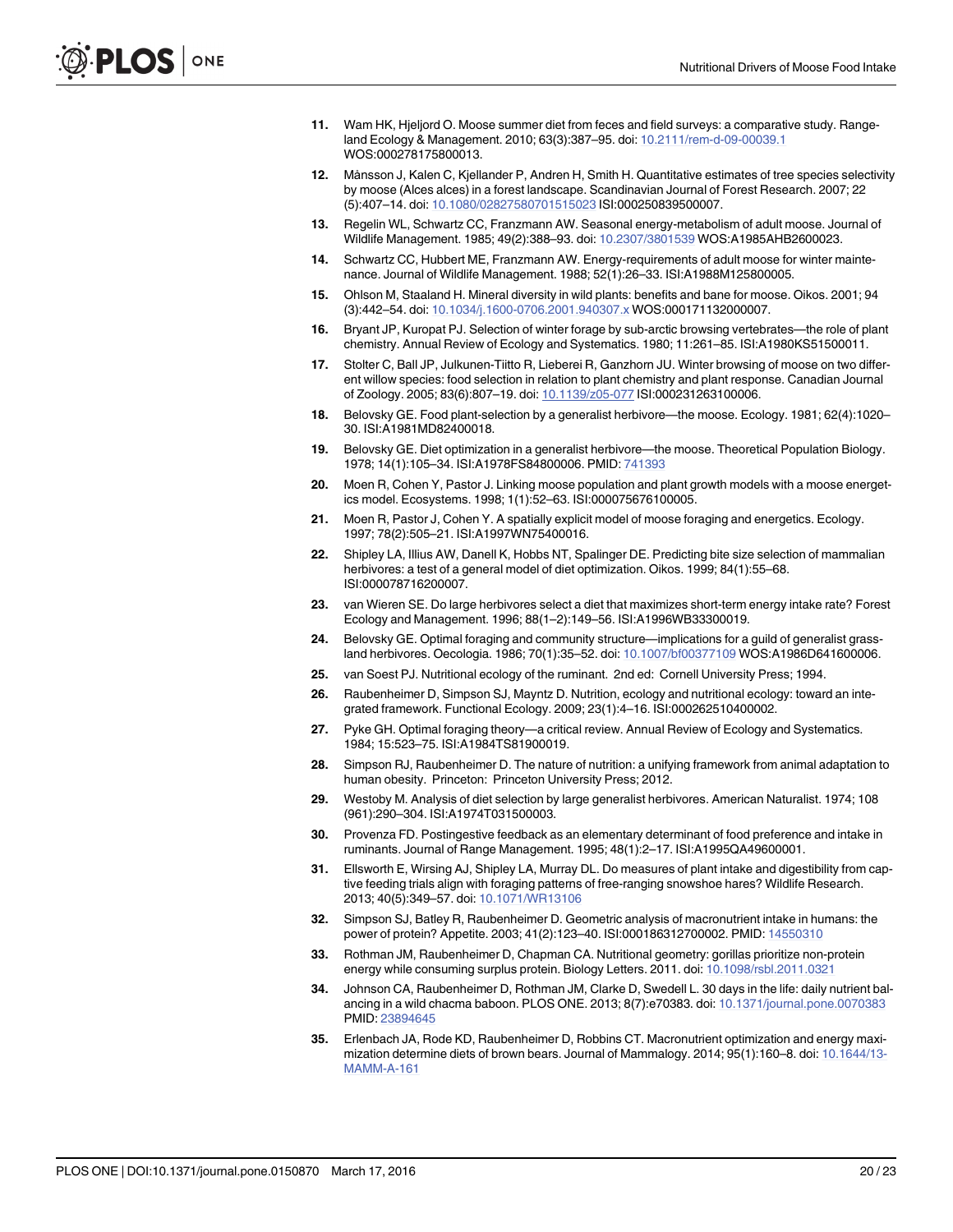- <span id="page-20-0"></span>[36.](#page-2-0) Spalinger DE, Hobbs NT. Mechanisms of foraging in mammalian herbivores—new models of functional response. American Naturalist. 1992; 140(2):325–48. doi: [10.1086/285415](http://dx.doi.org/10.1086/285415) WOS:A1992JE84900007. PMID: [19426061](http://www.ncbi.nlm.nih.gov/pubmed/19426061)
- [37.](#page-4-0) Shipley LA, Blomquist S, Danell K. Diet choices made by free-ranging moose in northern Sweden in relation to plant distribution, chemistry, and morphology. Canadian Journal of Zoology. 1998; 76 (9):1722–33. ISI:000079525300014.
- [38.](#page-16-0) Lundberg P, Åström M, Danell K. An experimental test of frequency-dependent food selection: winter browsing by moose. Holarctic Ecology. 1990; 13:177–82.
- [39.](#page-2-0) Wam HK, Hjeljord O. Moose summer and winter diets along a large scale gradient of forage availability in southern Norway. European Journal of Wildlife Research. 2010; 56(5):745-55. doi: [10.1007/s10344-](http://dx.doi.org/10.1007/s10344-010-0370-4) [010-0370-4](http://dx.doi.org/10.1007/s10344-010-0370-4) WOS:000281969800006.
- [40.](#page-2-0) Gross JE, Hobbs NT, Wunder BA. Independent variables for predicting intake rate of mammalian herbivores—biomass density, plant-density, or bite size. Oikos. 1993; 68(1):75–81. doi: [10.2307/3545311](http://dx.doi.org/10.2307/3545311) WOS:A1993MB13800009.
- [41.](#page-2-0) Palo RT, Bergström R, Danell K. Digestibility, distribution of phenols, and fiber at different twig diameters of brich in winter—implication for browsers. Oikos. 1992; 65(3):450–4. ISI:A1992KB34700013.
- [42.](#page-2-0) SMHI. Klimatdata: års- och månadsstatistik Swedish Meteorological and Hydrological Institute, 2013 [cited 2013 6th December]. Available from: [http://www.smhi.se/klimatdata/meteorologi/klimatdata-2.](http://www.smhi.se/klimatdata/meteorologi/klimatdata-2.1240) [1240.](http://www.smhi.se/klimatdata/meteorologi/klimatdata-2.1240)
- [43.](#page-4-0) Schwartz CC, Regelin WL, Franzmann AW. Protein digestion in moose. Journal of Wildlife Management. 1987; 51(2):352–7. ISI:A1987H365600015.
- [44.](#page-5-0) Hewson-Hughes AK, Hewson-Hughes VL, Miller AT, Hall SR, Simpson SJ, Raubenheimer D. Geometric analysis of macronutrient selection in the adult domestic cat, Felis catus. Journal of Experimental Biology. 2011; 214(6):1039–51. doi: [10.1242/jeb.049429](http://dx.doi.org/10.1242/jeb.049429) WOS:000287649500026.
- [45.](#page-5-0) Hewson-Hughes AK, Hewson-Hughes VL, Colyer A, Miller AT, McGrane SJ, Hall SR, et al. Geometric analysis of macronutrient selection in breeds of the domestic dog, Canis lupus familiaris. Behavioral Ecology. 2013; 24(1):293–304. doi: [10.1093/beheco/ars168](http://dx.doi.org/10.1093/beheco/ars168) WOS:000312431000040. PMID: [23243377](http://www.ncbi.nlm.nih.gov/pubmed/23243377)
- [46.](#page-6-0) Danell K, Niemela P, Varvikko T, Vuorisalo T. Moose browsing on Scots pine along a gradient of plant productivity. Ecology. 1991; 72(5):1624–33. doi: [10.2307/1940962](http://dx.doi.org/10.2307/1940962) WOS:A1991GK82300010.
- [47.](#page-6-0) Persson IL, Danell K, Bergstrom R. Disturbance by large herbivores in boreal forests with special reference to moose. Annales Zoologici Fennici. 2000; 37(4):251–63. WOS:000166643700004.
- [48.](#page-6-0) Hjeljord O, Sundstol F, Haagenrud H. The nutritional value of browse to moose. Journal of Wildlife Management. 1982; 46(2):333–43. ISI:A1982NN80900005.
- [49.](#page-6-0) Vivas HJ, Saether BE, Andersen R. Optimal twig size selection of a generalist herbivore, the moose Alces alces—implications for plant herbivore interactions. Journal of Animal Ecology. 1991; 60(2):395– 408. ISI:A1991FT29200002.
- [50.](#page-7-0) NCFA. Nitrogen. Determination in food and feed according to Kjeldahl. Nordic Committee on Food Analysis, No. 6, 3rd ed. Esbo, Finland., 1976.
- [51.](#page-7-0) Licitra G, Hernandez TM, van Soest PJ. Standardization of procedures for nitrogen fractionation of ruminant feeds. Animal Feed Science and Technology. 1996; 57(4):347–58. doi: [10.1016/0377-8401](http://dx.doi.org/10.1016/0377-8401(95)00837-3) [\(95\)00837-3](http://dx.doi.org/10.1016/0377-8401(95)00837-3) WOS:A1996UB74200007.
- [52.](#page-7-0) Larsson K, Bengtsson S. Bestämning av lätt tillgängliga kolhydrater i växtmaterial (SLL metod 22). Uppsala, Sweden. In Swedish: 1983.
- [53.](#page-7-0) Irwin MT, Raharison J-L, Raubenheimer D, Chapman CA, Rothman JM. Nutritional correlates of the "lean season": effects of seasonality and frugivory on the nutritional ecology of diademed sifakas. American Journal of Physical Anthropology. 2014; 153(1):78–91. doi: [10.1002/ajpa.22412](http://dx.doi.org/10.1002/ajpa.22412) WOS:000327898900009. PMID: [24318944](http://www.ncbi.nlm.nih.gov/pubmed/24318944)
- [54.](#page-7-0) Chai WH, Uden P. An alternative oven method combined with different detergent strengths in the analysis of neutral detergent fibre. Animal Feed Science and Technology. 1998; 74(4):281–8. doi: [10.1016/](http://dx.doi.org/10.1016/s0377-8401(98)00187-4) [s0377-8401\(98\)00187-4](http://dx.doi.org/10.1016/s0377-8401(98)00187-4) WOS:000075826700001.
- [55.](#page-7-0) Krizsan SJ, Felton A, Ramin M, Anttila A, Vaga M, Gidlund H, et al. A comparison of herbivore digestion efficiency in vitro using moose spring and summer foods. Proceedings of the 4th Nordic Feed Science Conference, Uppsala, Sweden, 12–13 June 2013. 2013:118–23. CABI:20133232575.
- [56.](#page-7-0) Cone JW, vanGelder AH, Visscher GJW, Oudshoorn L. Influence of rumen fluid and substrate concentration on fermentation kinetics measured with a fully automated time related gas production apparatus. Animal Feed Science and Technology. 1996; 61(1–4):113–28. doi: [10.1016/0377-8401\(96\)00950-9](http://dx.doi.org/10.1016/0377-8401(96)00950-9) WOS:A1996VU71900008.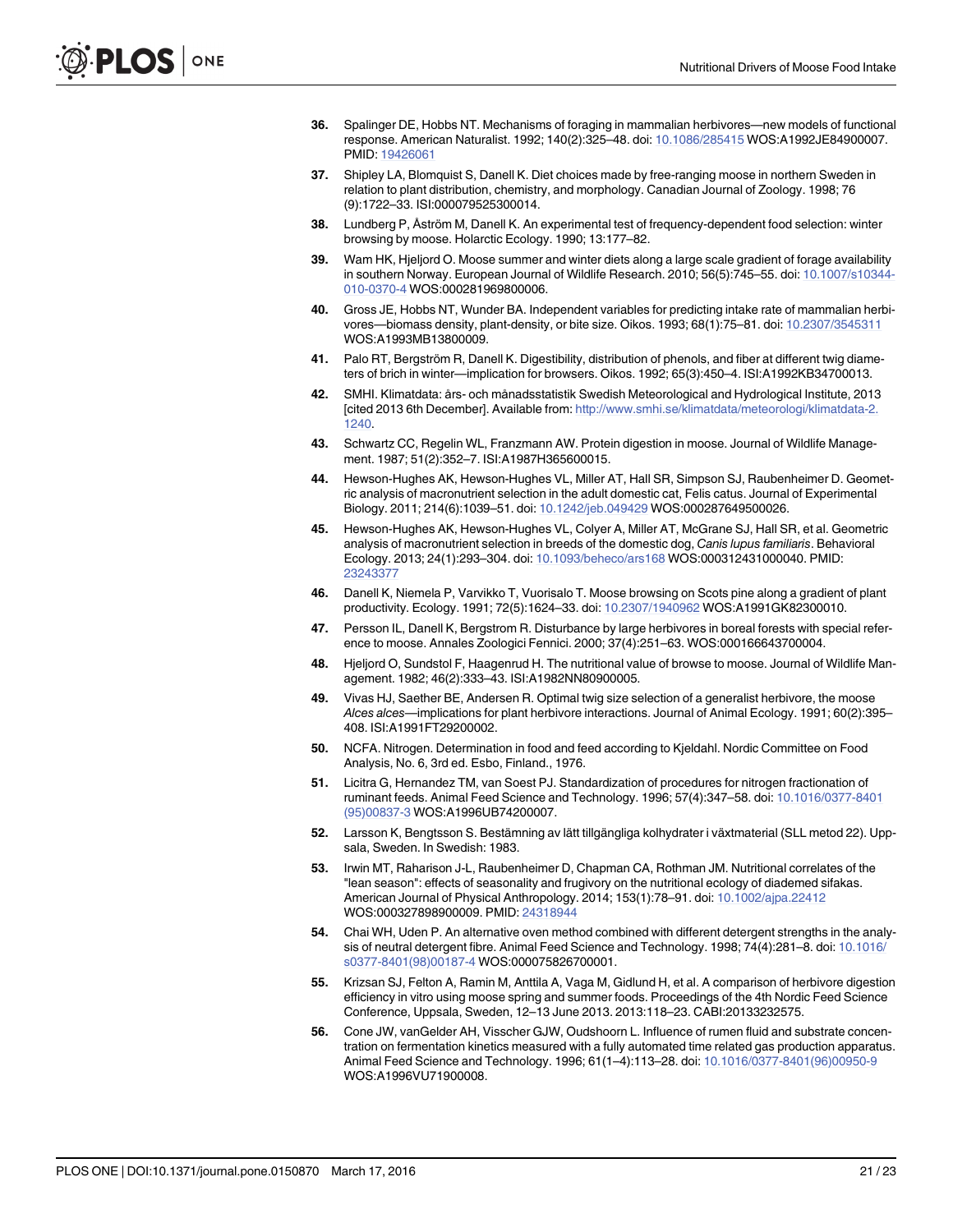- <span id="page-21-0"></span>[57.](#page-8-0) N.R.C. Recommended dietary allowances. 10th ed ed. Washington, DC: National Academy Press; 1989.
- [58.](#page-8-0) Thonney ML, Touchberry RW, Goodrich RD, Meiske JC. Intraspecies relationship between fasting heat-production and body weight—re-evaluation of W<sup>75</sup>. Journal of Animal Science. 1976; 43(3):692-704. WOS:A1976CF60600021. PMID: [977492](http://www.ncbi.nlm.nih.gov/pubmed/977492)
- [59.](#page-9-0) Akaike H. Information theory as an extension of the maximum likelihood principle. In: Petrov BN, Csaki F, editors. Second International Symposium on Information Theory. Budapest, Hungary.: Akademiai Kaido; 1973. p. 267–81.
- [60.](#page-9-0) Benjamini Y, Hochberg Y. Controlling the false discovery rate—a practical and powerful approach to multiple testing. Journal of the Royal Statistical Society Series B-Methodological. 1995; 57(1):289–300. WOS:A1995QE45300017.
- [61.](#page-9-0) Development\_Core\_Team R. R: A language and environment for statistical computing. Vienna, Austria: R Foundation for Statistical Computing; 2013.
- [62.](#page-15-0) Mayntz D, Nielsen VH, Sorensen A, Toft S, Raubenheimer D, Hejlesen C, et al. Balancing of protein and lipid intake by a mammalian carnivore, the mink, Mustela vison. Animal Behaviour. 2009; 77 (2):349–55. doi: [10.1016/j.anbehav.2008.09.036](http://dx.doi.org/10.1016/j.anbehav.2008.09.036) ISI:000262709400009.
- [63.](#page-15-0) Oldemeyer JL, Franzmann AW, Brundage AL, Arneson PD, Flynn A. Browse quality and Kenai moose population. Journal of Wildlife Management. 1977; 41(3):533–42. doi: [10.2307/3800528](http://dx.doi.org/10.2307/3800528) WOS: A1977DZ17700025.
- [64.](#page-15-0) Berteaux D, Crete M, Huot J, Maltais J, Ouellet JP. Food choice by white-tailed deer in relation to protein and energy content of the diet: a field experiment. Oecologia. 1998; 115(1–2):84–92. ISI:000074424700011.
- 65. Beck JL, Peek JM. Great Basin summer range forage quality: do plant nutrients meet elk requirements? Western North American Naturalist. 2005; 65(4):516–27. WOS:000233683700010.
- [66.](#page-15-0) Parsons AJ, Newman JA, Penning PD, Harvey A, Orr RJ. Diet preference of sheep—effects of recent diet, physiological state and species abundance. Journal of Animal Ecology. 1994; 63(2):465–78. doi: [10.2307/5563](http://dx.doi.org/10.2307/5563) WOS:A1994MZ05700022.
- [67.](#page-15-0) Schwartz CC, Hubbert ME, Franzmann AW. Changes in body composition of moose during winter. Alces. 1988; 24:178–87.
- [68.](#page-15-0) Weber ML, Thompson JM. Seasonal patterns in food intake, live mass, and body composition of mature female fallow deer (Dama dama). Canadian Journal of Zoology. 1998; 76(6):1141–52. doi: [10.1139/cjz-](http://dx.doi.org/10.1139/cjz-76-6-1141)[76-6-1141](http://dx.doi.org/10.1139/cjz-76-6-1141) WOS:000077327300017.
- [69.](#page-15-0) Webster JR, Corson ID, Littlejohn RP, Masters BM, Suttie JM. Effect of diet energy density and season on voluntary dry-matter and energy intake in male red deer. Anim Sci. 2000; 70:547–54. WOS:000087576100019.
- [70.](#page-15-0) Asher GW, Stevens DR, Archer JA, Barrel GK, Scott IC, Ward JF, et al. Energy and protein as nutritional drivers of lactation and calf growth of farmed red deer. Livestock Science. 2011; 140(1–3):8–16. doi: [10.1016/j.livsci.2011.02.002](http://dx.doi.org/10.1016/j.livsci.2011.02.002) WOS:000294031600002.
- [71.](#page-15-0) Platinga EA, Bosch G, Hendriks WH. Estimation of the dietary nutrient profile of free-roaming feral cats: possible implications for nutrition of domestic cats. British Journal of Nutrition. 2011:S35–S48. doi: [10.](http://dx.doi.org/10.1017/S0007114511002285) [1017/S0007114511002285](http://dx.doi.org/10.1017/S0007114511002285) PMID: [22005434](http://www.ncbi.nlm.nih.gov/pubmed/22005434)
- [72.](#page-15-0) Raubenheimer D, Jones SA. Nutritional imbalance in an extreme generalist omnivore: tolerance and recovery through complementary food selection. Animal Behaviour. 2006; 71:1253–62. doi: [10.1016/j.](http://dx.doi.org/10.1016/j.anbehav.2005.07.024) [anbehav.2005.07.024](http://dx.doi.org/10.1016/j.anbehav.2005.07.024) WOS:000239236900001.
- [73.](#page-16-0) Felton AM, Felton A, Wood JT, Foley WJ, Raubenheimer D, Wallis IR, et al. Nutritional ecology of spider monkeys (Ateles chamek) in lowland Bolivia: how macro-nutrient balancing influences food choices. International Journal of Primatology. 2009; 30(5):675–96.
- [74.](#page-16-0) Raubenheimer D, Simpson SJ. The challenge of supplementary feeding: can geometric analysis help save the kakapo? Notornis. 2006; 53:100–11.
- [75.](#page-16-0) Keunen JE, Plaizier JC, Kyriazakis L, Duffield TF, Widowski TM, Lindinger MI, et al. Effects of a subacute ruminal acidosis model on the diet selection of dairy cows. Journal of Dairy Science. 2002; 85 (12):3304–13. doi: [10.3168/jds.S0022-0302\(02\)74419-6](http://dx.doi.org/10.3168/jds.S0022-0302(02)74419-6) WOS:000180015300017. PMID: [12512604](http://www.ncbi.nlm.nih.gov/pubmed/12512604)
- [76.](#page-16-0) Parker KL, Barboza PS, Gillingham MP. Nutrition integrates environmental responses of ungulates. Functional Ecology. 2009; 23(1):57–69. doi: [10.1111/j.1365-2435.2009.01528.x](http://dx.doi.org/10.1111/j.1365-2435.2009.01528.x) ISI:000262510400007.
- [77.](#page-16-0) Felton AM, Felton A, Wood JT, Lindenmayer DB. Diet and feeding ecology of the Peruvian spider monkey (Ateles chamek) in a Bolivian semi-humid forest: the importance of Ficus as a staple food resource. International Journal of Primatology. 2008; 29:379–403.